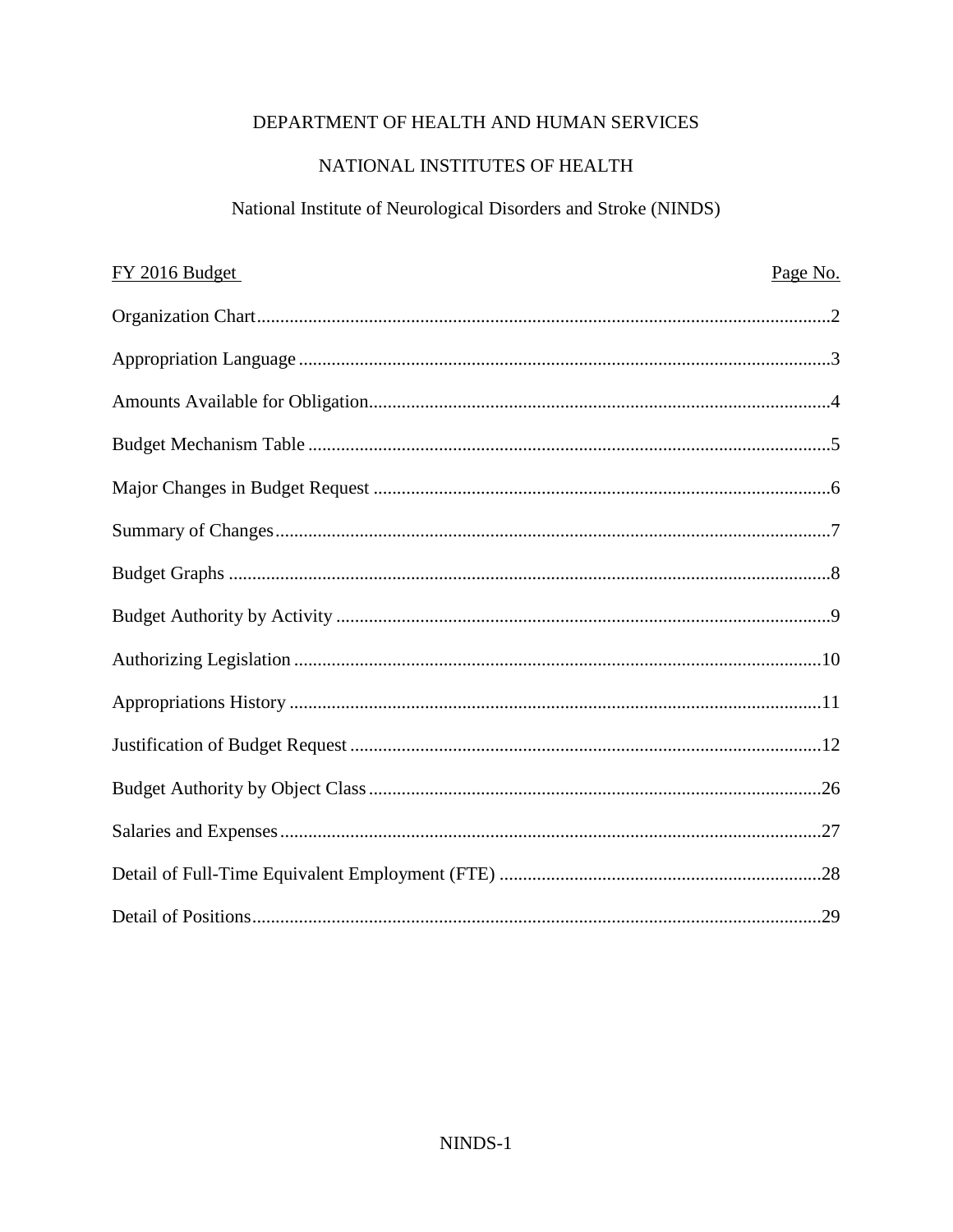# NATIONAL INSTITUTES OF HEALTH

National Institute of Neurological Disorders and Stroke

Organizational Chart

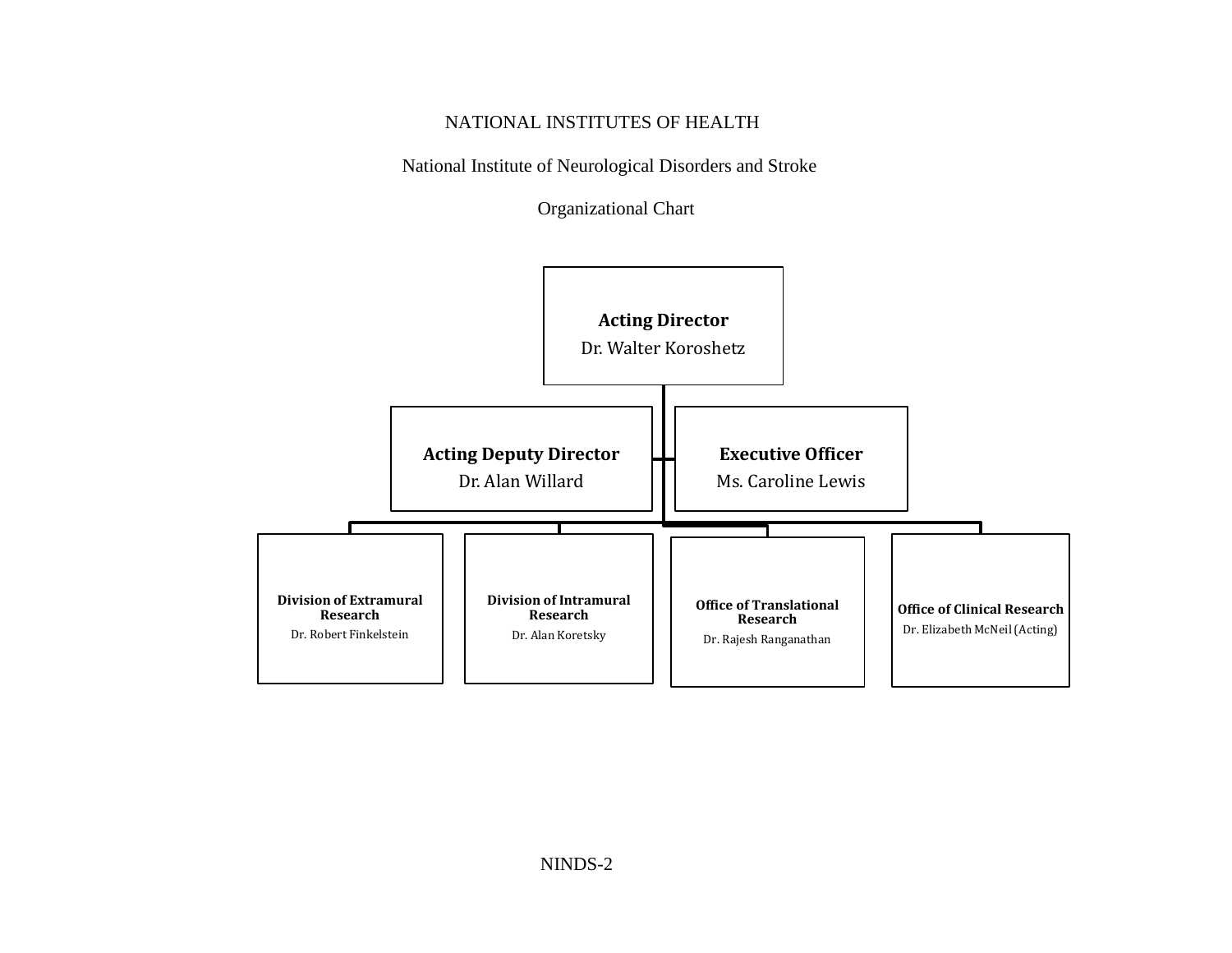## NATIONAL INSTITUTES OF HEALTH

# National Institute of Neurological Disorders and Stroke

For carrying out section 301 and title IV of the PHS Act with respect to neurological disorders and stroke, [\$1,605,205,000] *\$1,660,375,000*.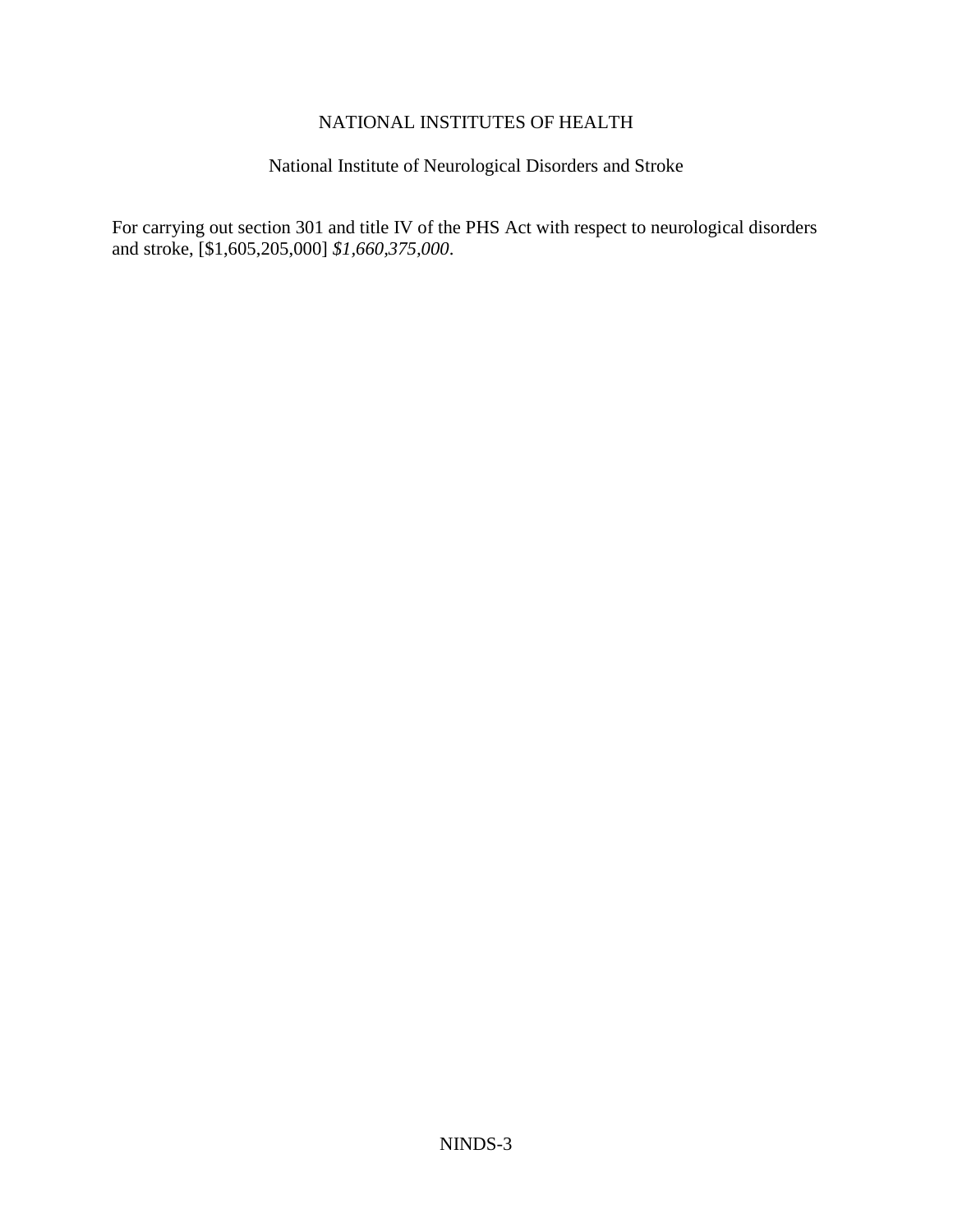## **Amounts Available for Obligation<sup>1</sup>**

(Dollars in Thousands)

| <b>Source of Funding</b>            | FY 2014 Actual | FY 2015 Enacted | <b>FY 2016 President's</b> |  |
|-------------------------------------|----------------|-----------------|----------------------------|--|
|                                     |                |                 | <b>Budget</b>              |  |
| Appropriation                       | \$1,587,982    | \$1,605,205     | \$1,660,375                |  |
| Type 1 Diabetes                     |                |                 | $\vert 0 \vert$            |  |
| Rescission                          |                |                 | $\vert 0 \vert$            |  |
| Sequestration                       |                |                 | $\vert 0 \vert$            |  |
| FY 2014 First Secretary's Transfer  | $-3,986$       |                 | $\vert 0 \vert$            |  |
| FY 2014 Second Secretary's Transfer | $-311$         |                 | $\Omega$                   |  |
| Subtotal, adjusted appropriation    | \$1,583,685    | \$1,605,205     | \$1,660,375                |  |
| <b>OAR HIV/AIDS Transfers</b>       |                | $-598$          | $\Omega$                   |  |
| National Children's Study Transfers | 5,219          |                 | $\Omega$                   |  |
| Subtotal, adjusted budget authority | \$1,588,904    | \$1,604,607     | \$1,660,375                |  |
| Unobligated balance, start of year  |                |                 | $\Omega$                   |  |
| Unobligated balance, end of year    |                |                 | $\Omega$                   |  |
| Subtotal, adjusted budget authority | \$1,588,904    | \$1,604,607     | \$1,660,375                |  |
| Unobligated balance lapsing         | - ג            |                 | $\Omega$                   |  |
| Total obligations                   | \$1,588,899    | \$1,604,607     | \$1,660,375                |  |

<sup>1</sup> Excludes the following amounts for reimbursable activities carried out by this account: FY 2014 - \$12,080 FY 2015 - \$12,282 FY 2016 - \$12,482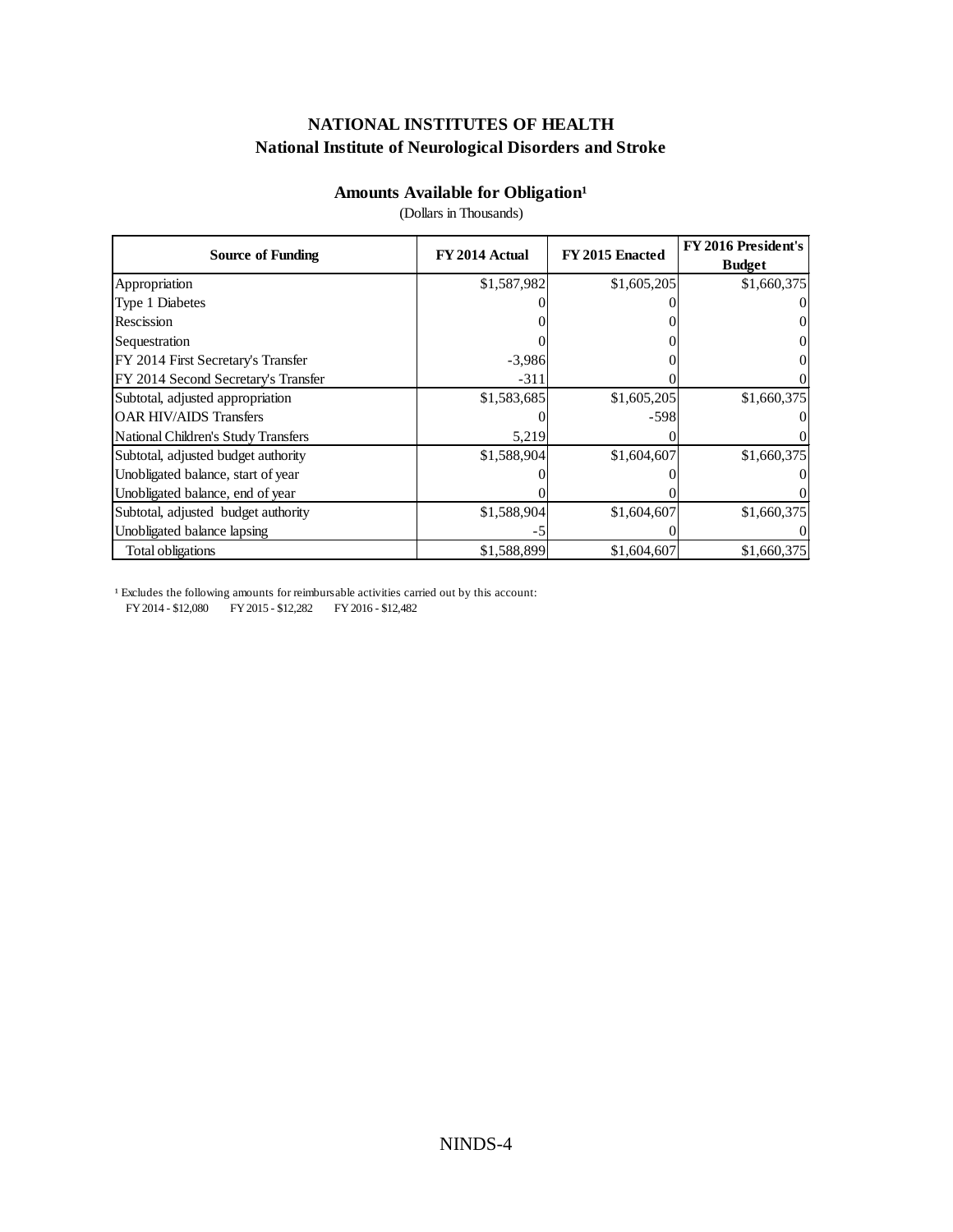#### **Budget Mechanism - Total<sup>1</sup>**

(Dollars in Thousands)

| <b>MECHANISM</b>                                              |                | FY 2014 Actual     |                | FY 2015 Enacted<br>FY 2016 President's Budget |                |                    |                                  | FY 2016<br>$+/-$ |  |
|---------------------------------------------------------------|----------------|--------------------|----------------|-----------------------------------------------|----------------|--------------------|----------------------------------|------------------|--|
|                                                               |                |                    |                |                                               |                |                    |                                  | FY 2015          |  |
|                                                               | No.            | Amount             | No.            | Amount                                        | No.            | Amount             | No.                              | Amount           |  |
|                                                               |                |                    |                |                                               |                |                    |                                  |                  |  |
| Research Projects:                                            |                |                    |                |                                               |                |                    |                                  |                  |  |
| Noncompeting                                                  | 1,878          | \$766,564          | 1,886          | \$777,277                                     | 1,851          | \$771,799          | $-35$                            | $-$5,478$        |  |
| <b>Administrative Supplements</b>                             | (93)           | 8,074              | (111)          | 10,000                                        | (111)          | 10,000             | (0)                              |                  |  |
| Competing:                                                    |                |                    |                |                                               |                |                    |                                  |                  |  |
| Renewal                                                       | 154            | 72,553             | 154            | 72,553                                        | 184            | 72,996             | 30                               | 443              |  |
| New                                                           | 595            | 224,587            | 570            | 214,695                                       | 681            | 269,977            | 111                              | 55,282           |  |
| Subtotal, Competing                                           | 749            | \$297,140          | 724            | \$287,248                                     | 865            | \$342,973          | 141                              | \$55,725         |  |
| Subtotal, RPGs                                                | 2,627          | \$1,071,777        | 2,610          | \$1,074,525                                   | 2,716          | \$1,124,772        | 106                              | \$50,247         |  |
| SBIR/STTR                                                     | 93             | 43,687             | 95             | 45,733                                        | 93             | 49,198             | $-2$                             | 3,465            |  |
| <b>Research Project Grants</b>                                | 2,720          | \$1,115,464        | 2,705          | \$1,120,258                                   | 2,809          | \$1,173,970        | 104                              | \$53,712         |  |
| Research Centers:                                             |                |                    |                |                                               |                |                    |                                  |                  |  |
| Specialized/Comprehensive                                     | 64             | \$61,273           | 65             | \$62,498                                      | 65             | \$62,498           | 0                                | \$0              |  |
| Clinical Research                                             | $\overline{0}$ | $\Omega$           | $\Omega$       | $\Omega$                                      | $\overline{0}$ | $\Omega$           | $\Omega$                         |                  |  |
| Biotechnology                                                 | $\Omega$       | $\Omega$           |                | $\theta$                                      | $\epsilon$     |                    | $\Omega$                         | $\Omega$         |  |
| Comparative Medicine                                          | $\Omega$       | 684                |                | 600                                           | $\epsilon$     |                    | $\theta$                         | $-600$           |  |
| Research Centers in Minority Institutions                     | $\overline{0}$ |                    | 0              | $\theta$                                      | $\epsilon$     |                    | $\mathbf{0}$                     | $\Omega$         |  |
| <b>Research Centers</b>                                       | 64             | \$61,957           | 65             | \$63,098                                      | 65             | \$62,498           | $\overline{0}$                   | $-$ \$600        |  |
| Other Research:                                               |                |                    |                |                                               |                |                    |                                  |                  |  |
| <b>Research Careers</b>                                       | 205            | \$34,525           | 205            | \$34,525                                      | 189            | \$34,525           | $-16$                            | \$0              |  |
| Cancer Education                                              | $\overline{0}$ |                    | $\overline{0}$ | $\theta$                                      | $\theta$       | $\Omega$           | $\mathbf{0}$                     | $\Omega$         |  |
| Cooperative Clinical Research                                 | 83             | 21,996             | 83             | 22,216                                        | 93             | 22,216             | 10                               |                  |  |
| <b>Biomedical Research Support</b>                            | $\mathbf{0}$   | 0                  | $\Omega$       | $\Omega$                                      | $\theta$       | $\mathbf{0}$       | $\mathbf{0}$                     |                  |  |
| Minority Biomedical Research Support                          | $\overline{0}$ | $\Omega$           | $\epsilon$     |                                               | $\sqrt{ }$     | $\Omega$           | $\Omega$                         | $\Omega$         |  |
| Other                                                         | 113            | 22,057             | 124            | 24,263                                        | 124            | 24,263             | $\overline{0}$                   | $\theta$         |  |
| Other Research                                                | 401            | \$78,578           | 412            | \$81,004                                      | 406            | \$81,004           | $-6$                             | \$0              |  |
| <b>Total Research Grants</b>                                  | 3,185          | \$1,255,998        | 3,182          | \$1,264,360                                   | 3,280          | \$1,317,472        | 98                               | \$53,112         |  |
|                                                               |                |                    |                |                                               |                |                    |                                  |                  |  |
| Ruth L Kirchstein Training Awards:                            | <b>FTTPs</b>   |                    | <b>FTTPs</b>   |                                               | <b>FTTPs</b>   |                    | <b>FTTPs</b>                     |                  |  |
| <b>Individual Awards</b>                                      | 383            | \$15,605           | 383            | \$15,839                                      | 383            | \$16,077           | $\mathbf{0}$                     | \$238            |  |
| <b>Institutional Awards</b><br><b>Total Research Training</b> | 324<br>707     | 15,832<br>\$31,437 | 324<br>707     | 15,418<br>\$31,257                            | 324<br>707     | 15,649<br>\$31,726 | $\overline{0}$<br>$\overline{0}$ | 231<br>\$469     |  |
|                                                               |                |                    |                |                                               |                |                    |                                  |                  |  |
| Research & Develop. Contracts                                 | 97             | \$84,898           | 100            | \$90,253                                      | 100            | \$90,253           | $\mathbf{0}$                     | \$0              |  |
| (SBIR/STTR) (non-add)                                         | (2)            | (218)              | (2)            | (218)                                         | (0)            | (0)                | $(-2)$                           | $(-218)$         |  |
| <b>Intramural Research</b>                                    | 335            | 157,919            | 337            | 159.498                                       | 337            | 161,093            | $\mathbf{0}$                     | 1,595            |  |
| Res. Management & Support                                     | 197            | 58,652             | 198            | 59,239                                        | 198            | 59,831             | $\mathbf{0}$                     | 592              |  |
| Res. Management & Support (SBIR Admin) (non-add)              | (0)            | (220)              | (0)            | (220)                                         | (0)            | (0)                | (0)                              | $(-220)$         |  |
| Total, NINDS                                                  | 532            | \$1,588,904        | 535            | \$1,604,607                                   | 535            | \$1,660,375        | $\mathbf{0}$                     | \$55,768         |  |
|                                                               |                |                    |                |                                               |                |                    |                                  |                  |  |

<sup>1</sup> All items in italics and brackets are non-add entries.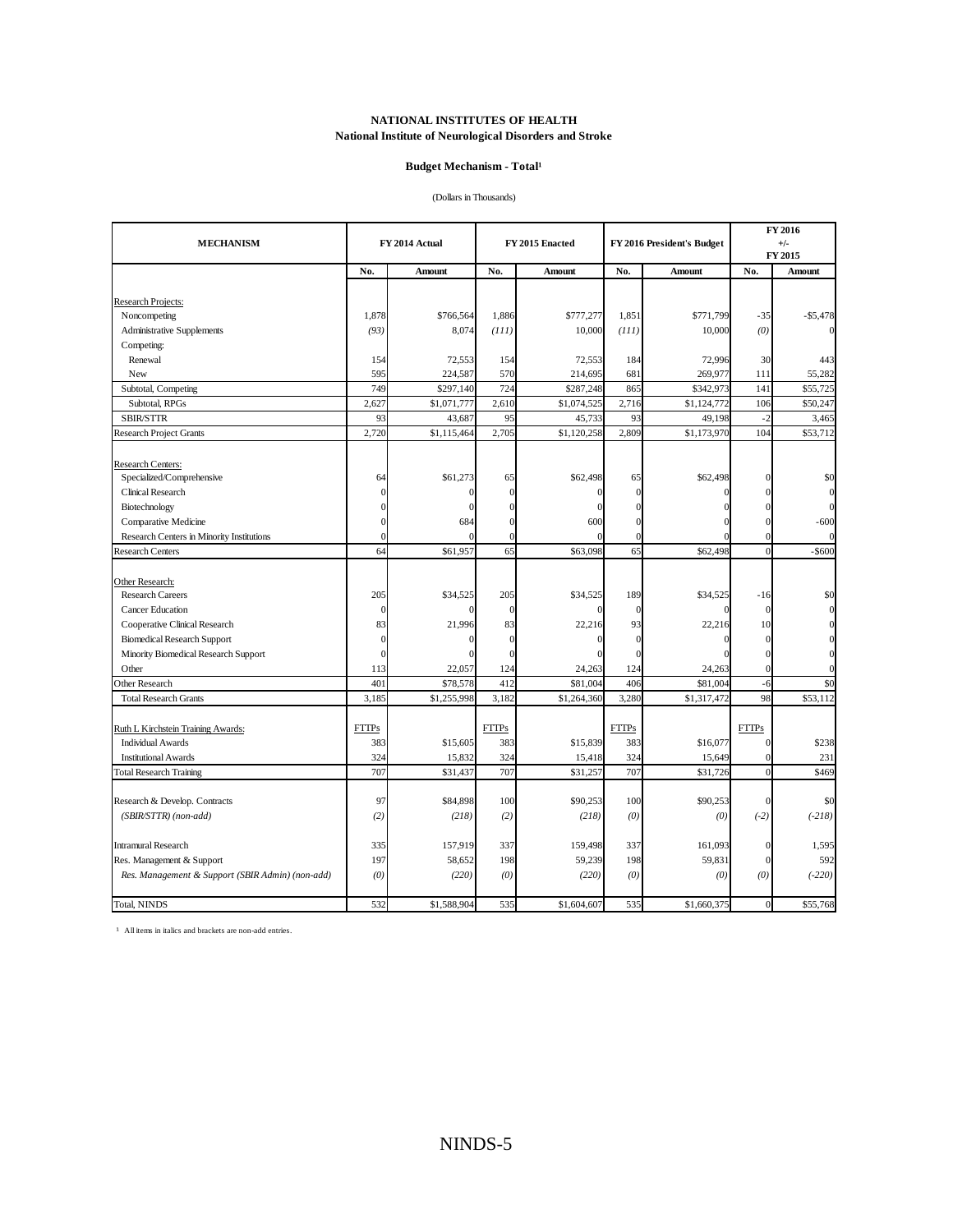# **Major Changes in the Fiscal Year 2016 President's Budget Request**

Research Project Grants (+\$53.712 million, total \$1,173.970 million):

NINDS will support a total of 2,716 noncompeting and competing Research Project Grant (RPG) awards in FY 2016. Noncompeting RPGs will decrease by 35 awards or \$5.478 million. Competing RPGs will increase by 141 awards or \$55.725 million.

## Research Training (+\$0.469 million, total \$31.726 million):

NIH will provide an increase of two percent over FY 2015 for stipend levels for pre-doctoral and post-doctoral trainees. The requested increase will help sustain the development of a highly qualified biomedical research workforce.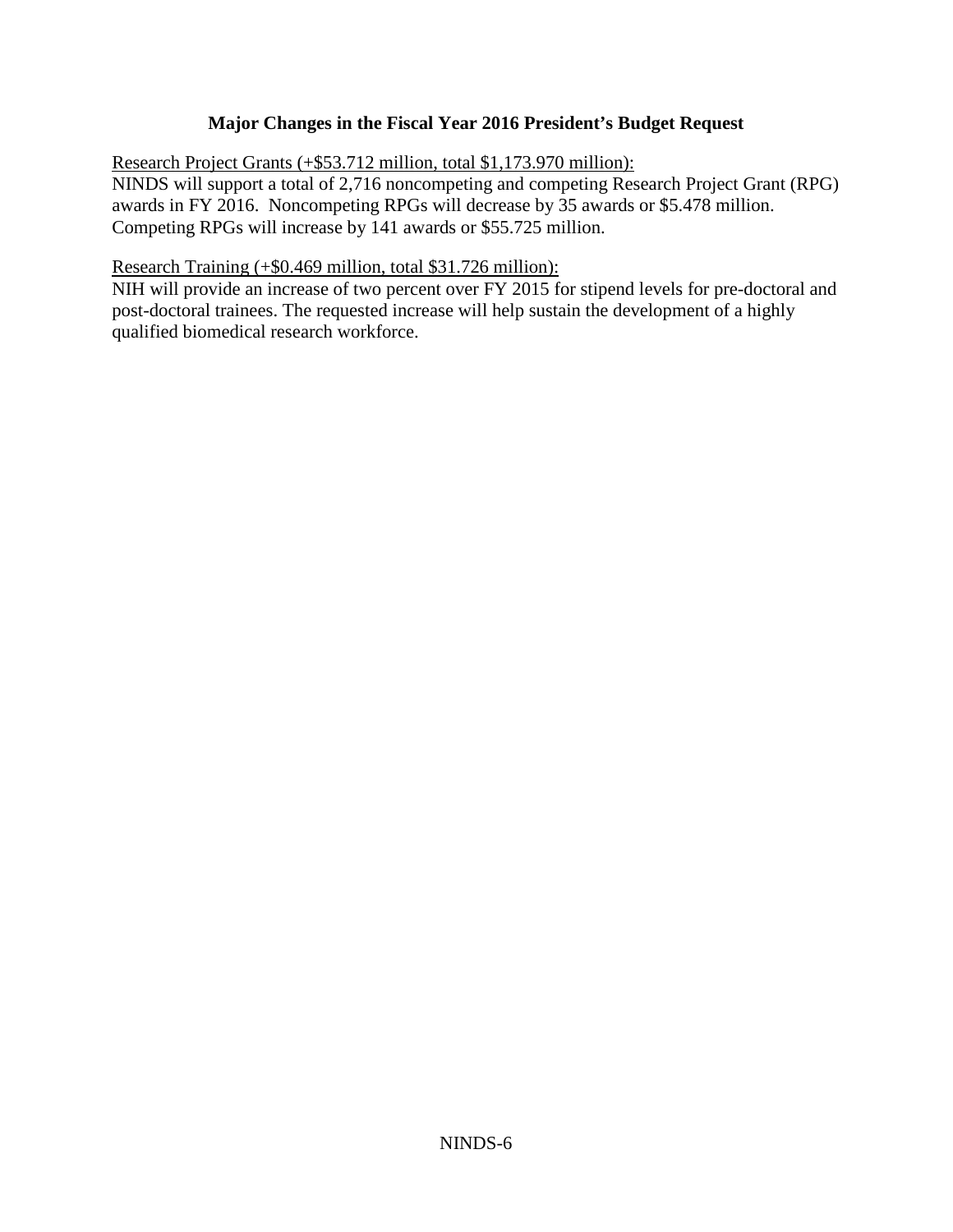#### Summary of Changes<sup>1</sup>

| (Dollars in Thousands)                                                                       |                                        |                                        |
|----------------------------------------------------------------------------------------------|----------------------------------------|----------------------------------------|
| FY 2015 Enacted                                                                              |                                        | \$1,604,607                            |
| FY 2016 President's Budget                                                                   |                                        | \$1,660,375                            |
| Net change                                                                                   |                                        | \$55,768                               |
|                                                                                              | FY 2016 President's Budget             | Change from FY 2015                    |
| <b>CHANGES</b>                                                                               | <b>FTEs</b><br><b>Budget Authority</b> | <b>FTEs</b><br><b>Budget Authority</b> |
| A. Built-in:                                                                                 |                                        |                                        |
| <b>Intramural Research:</b>                                                                  |                                        |                                        |
| a. Annualization of January 2015 pay increase & benefits                                     | \$53,379                               | \$133                                  |
| b. January FY 2016 pay increase & benefits                                                   | 53,379                                 | 400                                    |
| c. One more day of pay $(n/a$ for 2015)                                                      | 53,379                                 | 205                                    |
| d. Differences attributable to change in FTE                                                 | 53,379                                 |                                        |
| e. Payment for centrally furnished services                                                  | 26,663                                 | 650                                    |
| f. Increased cost of laboratory supplies, materials, other expenses, and non-recurring costs | 83,143                                 | 655                                    |
| Subtotal                                                                                     |                                        | \$2,044                                |
| 2. Research Management and Support:                                                          |                                        |                                        |
| a. Annualization of January 2015 pay increase & benefits                                     | \$29,294                               | \$73                                   |
| b. January FY 2016 pay increase & benefits                                                   | 29,294                                 | 220                                    |
| c. One more day of pay $(n/a$ for 2015)                                                      | 29,294                                 | 112                                    |
| d. Differences attributable to change in FTE                                                 | 29,294                                 | $\Omega$                               |
| e. Payment for centrally furnished services                                                  | 7,372                                  | 180                                    |
| f. Increased cost of laboratory supplies, materials, other expenses, and non-recurring costs | 23,682                                 | 176                                    |
| Subtotal                                                                                     |                                        | \$761                                  |
|                                                                                              |                                        |                                        |
| Subtotal, Built-in                                                                           |                                        | \$2,804                                |

|                                       |             | FY 2016 President's Budget |                | Change from FY 2015 |
|---------------------------------------|-------------|----------------------------|----------------|---------------------|
| <b>CHANGES</b>                        | No.         | Amount                     | No.            | Amount              |
| B.<br>Program:                        |             |                            |                |                     |
| 1. Research Project Grants:           |             |                            |                |                     |
| a. Noncompeting                       | 1,851       | \$781,799                  | $-35$          | $- $5,478$          |
| b. Competing                          | 865         | 342,973                    | 141            | 55,725              |
| c. SBIR/STTR                          | 93          | 49,198                     | $-2$           | 3,465               |
| Subtotal, RPGs                        | 2,809       | \$1,173,970                | 104            | \$53,712            |
| 2. Research Centers                   | 65          | \$62,498                   | $\mathbf{0}$   | $-$ \$600           |
| 3. Other Research                     | 406         | 81,004                     | $-6$           | $\theta$            |
| 4. Research Training                  | 707         | 31,726                     | $\mathbf{0}$   | 469                 |
| 5. Research and development contracts | 100         | 90,253                     | $\overline{0}$ | $\mathbf{0}$        |
| Subtotal, Extramural                  |             | \$1,439,451                |                | \$53,581            |
|                                       | <b>FTEs</b> |                            | <b>FTEs</b>    |                     |
| 6. Intramural Research                | 337         | \$161,093                  | $\mathbf{0}$   | $-$ \$449           |
| 7. Research Management and Support    | 198         | 59,831                     | $\mathbf{0}$   | $-169$              |
| 8. Construction                       |             | $\Omega$                   |                | $\mathbf{0}$        |
| 9. Buildings and Facilities           |             | $\Omega$                   |                | $\theta$            |
| Subtotal, Program                     | 535         | \$1,660,375                | $\mathbf{0}$   | \$52,964            |
| Total changes                         |             |                            |                | \$55,768            |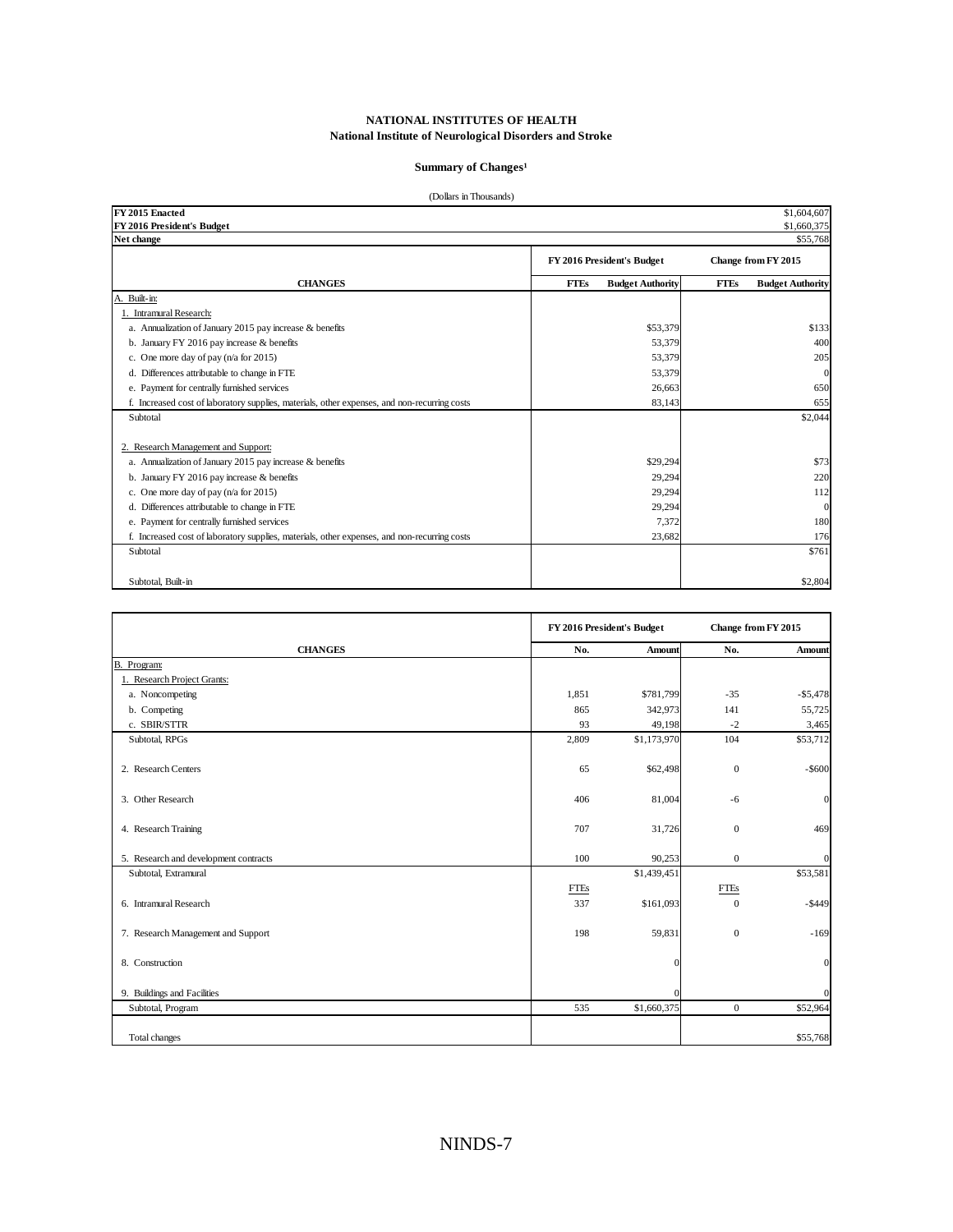# Fiscal Year 2016 Graphs



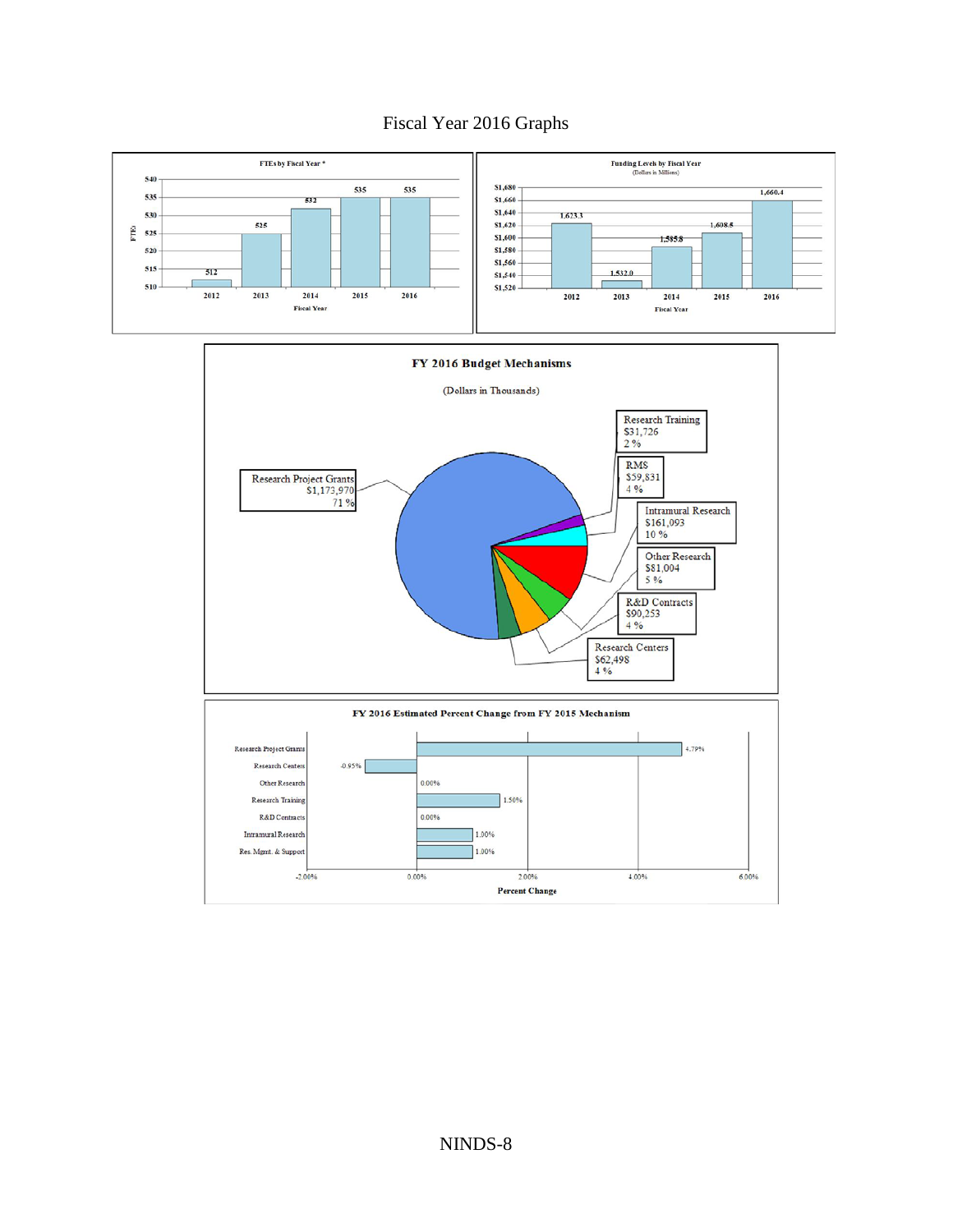### **Budget Authority by Activity<sup>1</sup>**

(Dollars in Thousands)

|                                                  | FY 2014 Actual                  | FY 2015 Enacted      | FY 2016 President's<br><b>Budget</b> | FY 2016<br>$+/-$<br><b>FY2015</b> |
|--------------------------------------------------|---------------------------------|----------------------|--------------------------------------|-----------------------------------|
| <b>Extramural Research</b>                       | <b>Amount FTE</b><br><b>FTE</b> | <b>Amount FTE</b>    | <b>Amount FTE</b>                    | Amount                            |
| Detail                                           |                                 |                      |                                      |                                   |
| Channels, Synapses, and Circuits                 | \$134,347                       | \$135,731            | \$140,979                            | \$5,248                           |
| Infrastructure, Training Programs, and Resources | 192,863                         | 194,756              | 202,286                              | 7,530                             |
| Neural Environment                               | 211,182                         | 213,255              | 221,500                              | 8,245                             |
| Neurodegeneration                                | 214,722                         | 216,830              | 225,213                              | 8,383                             |
| Neurogenetics                                    | 193,869                         | 195,772              | 203,341                              | 7,569                             |
| Repair and Plasticity                            | 135,973                         | 137,308              | 142,616                              | 5,309                             |
| Systems & Cognitive Neuroscience                 | 231,441                         | 233,713              | 242,749                              | 9,036                             |
| <b>Translational Research</b>                    | 57,935                          | 58,503               | 60,765                               | 2,262                             |
| Subtotal, Extramural                             | \$1,372,333                     | \$1,385,870          | \$1,439,451                          | \$53,581                          |
| <b>Intramural Research</b>                       | 335<br>\$157,919                | \$159,498 337<br>337 | \$161,093                            | $\bf{0}$<br>\$1,595               |
| <b>Research Management &amp; Support</b>         | 197<br>\$58,652                 | 198<br>\$59,239      | 198<br>\$59,831                      | \$592<br>$\mathbf{0}$             |
| <b>TOTAL</b>                                     | 532<br>\$1,588,904              | 535<br>\$1,604,607   | 535<br>\$1,660,375                   | \$55,768<br>$\bf{0}$              |

<sup>1</sup> Includes FTEs whose payroll obligations are supported by the NIH Common Fund.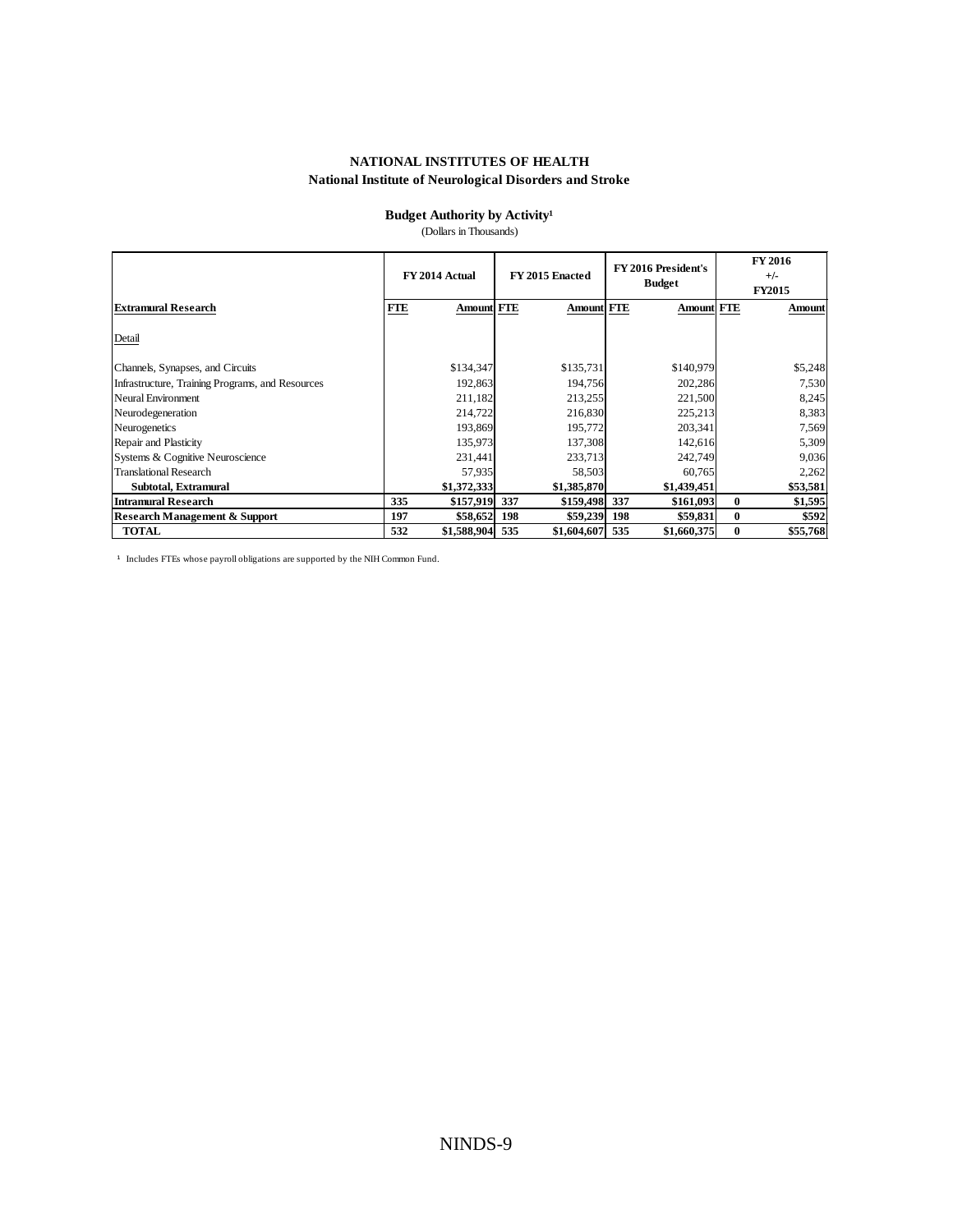### **Authorizing Legislation**

|                                              | <b>PHS Act/</b>       | <b>U.S. Code</b> | 2015 Amount       | FY 2015 Enacted | 2016 Amount       | <b>FY 2016 President's Budget</b> |
|----------------------------------------------|-----------------------|------------------|-------------------|-----------------|-------------------|-----------------------------------|
|                                              | <b>Other Citation</b> | Citation         | <b>Authorized</b> |                 | <b>Authorized</b> |                                   |
| Research and Investigation                   | Section 301           | 428241           | Indefinite        |                 | Indefinite        |                                   |
| National Institute of Neurological Disorders |                       |                  |                   | \$1,604,607,000 |                   | \$1,660,375,000                   |
| and Stroke                                   | Section $401(a)$      | 428281           | Indefinite        |                 | Indefinite        |                                   |
|                                              |                       |                  |                   |                 |                   |                                   |
| Total, Budget Authority                      |                       |                  |                   | \$1,604,607,000 |                   | \$1,660,375,000                   |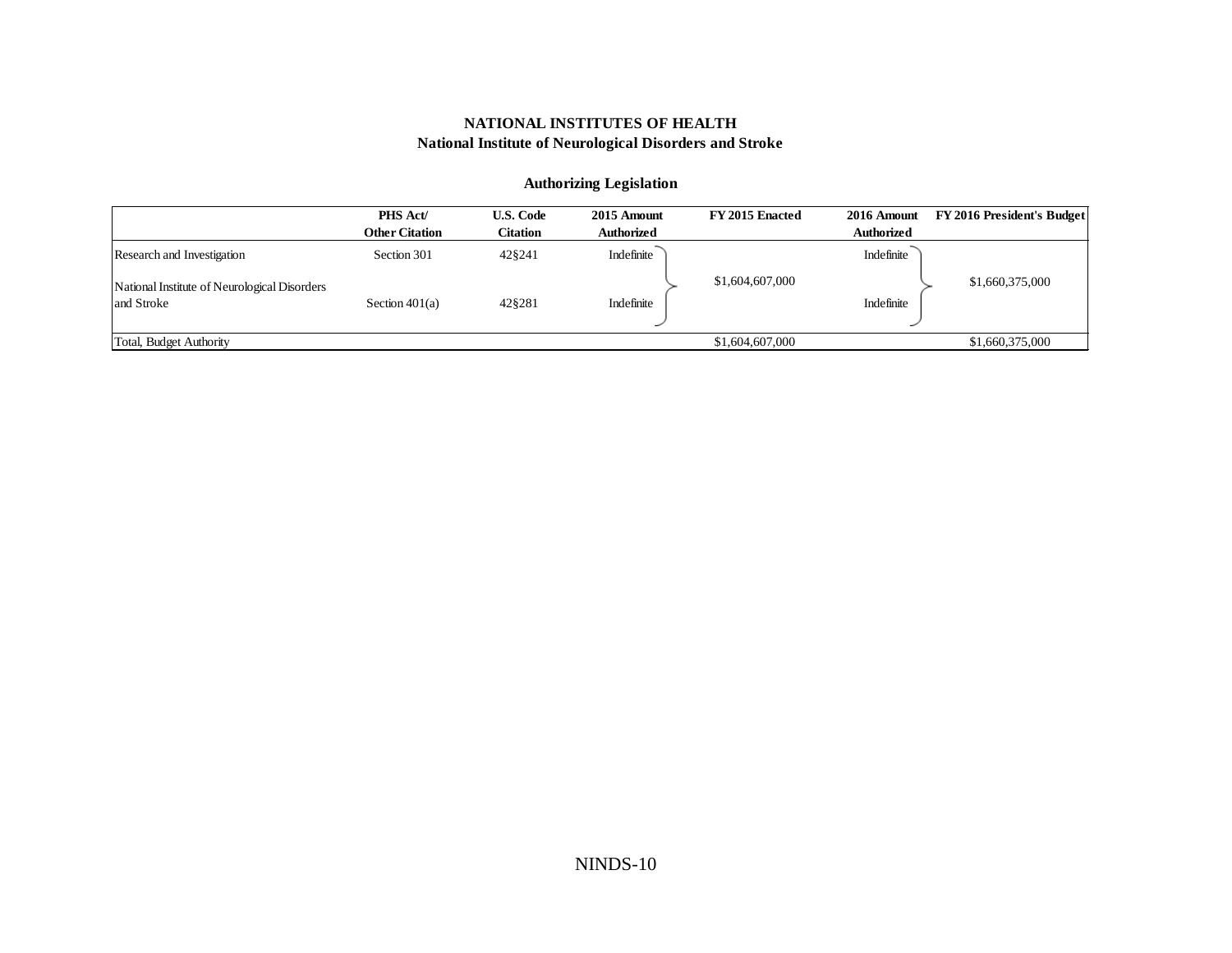| <b>Fiscal Year</b>                  | <b>Budget Estimate to</b><br><b>Congress</b> | <b>House Allowance</b> | <b>Senate Allowance</b> | Appropriation                                          |
|-------------------------------------|----------------------------------------------|------------------------|-------------------------|--------------------------------------------------------|
| 2006                                | \$1,550,260,000                              | \$1,550,260,000        | \$1,591,924,000         | \$1,550,260,000                                        |
| Rescission                          |                                              |                        |                         | (\$1,503,000)                                          |
| 2007<br>Rescission                  | \$1,524,750,000                              | \$1,524,750,000        | \$1,537,703,000         | \$1,534,757,000<br>\$0                                 |
| 2008<br>Rescission                  | \$1,537,019,000                              | \$1,559,106,000        | \$1,573,268,000         | \$1,571,353,000<br>$(\$27,452,000)$                    |
| 2009<br>Rescission<br>Supplemental  | \$1,545,397,000                              | \$1,598,521,000        | \$1,588,405,000         | \$1,593,344,000<br>\$0<br>\$8,212,000                  |
| 2010<br>Rescission                  | \$1,612,745,000                              | \$1,650,253,000        | \$1,620,494,000         | \$1,636,371,000<br>\$0                                 |
| 2011<br>Rescission                  | \$1,681,333,000                              |                        | \$1,678,696,000         | \$1,636,371,000<br>(\$14,368,312)                      |
| 2012<br>Rescission                  | \$1,664,253,000                              | \$1,664,253,000        | \$1,603,741,000         | \$1,629,445,000<br>$(\$3,079,651)$                     |
| 2013<br>Rescission<br>Sequestration | \$1,624,707,000                              |                        | \$1,629,631,000         | \$1,626,365,349<br>$(\$3,252,731)$<br>$(\$81,632,357)$ |
| 2014<br>Rescission                  | \$1,642,619,000                              |                        | \$1,631,703,000         | \$1,587,982,000<br>\$0                                 |
| 2015<br>Rescission                  | \$1,608,461,000                              |                        |                         | \$1,605,205,000<br>\$0                                 |
| 2016                                | \$1,660,375,000                              |                        |                         |                                                        |

# **Appropriations History**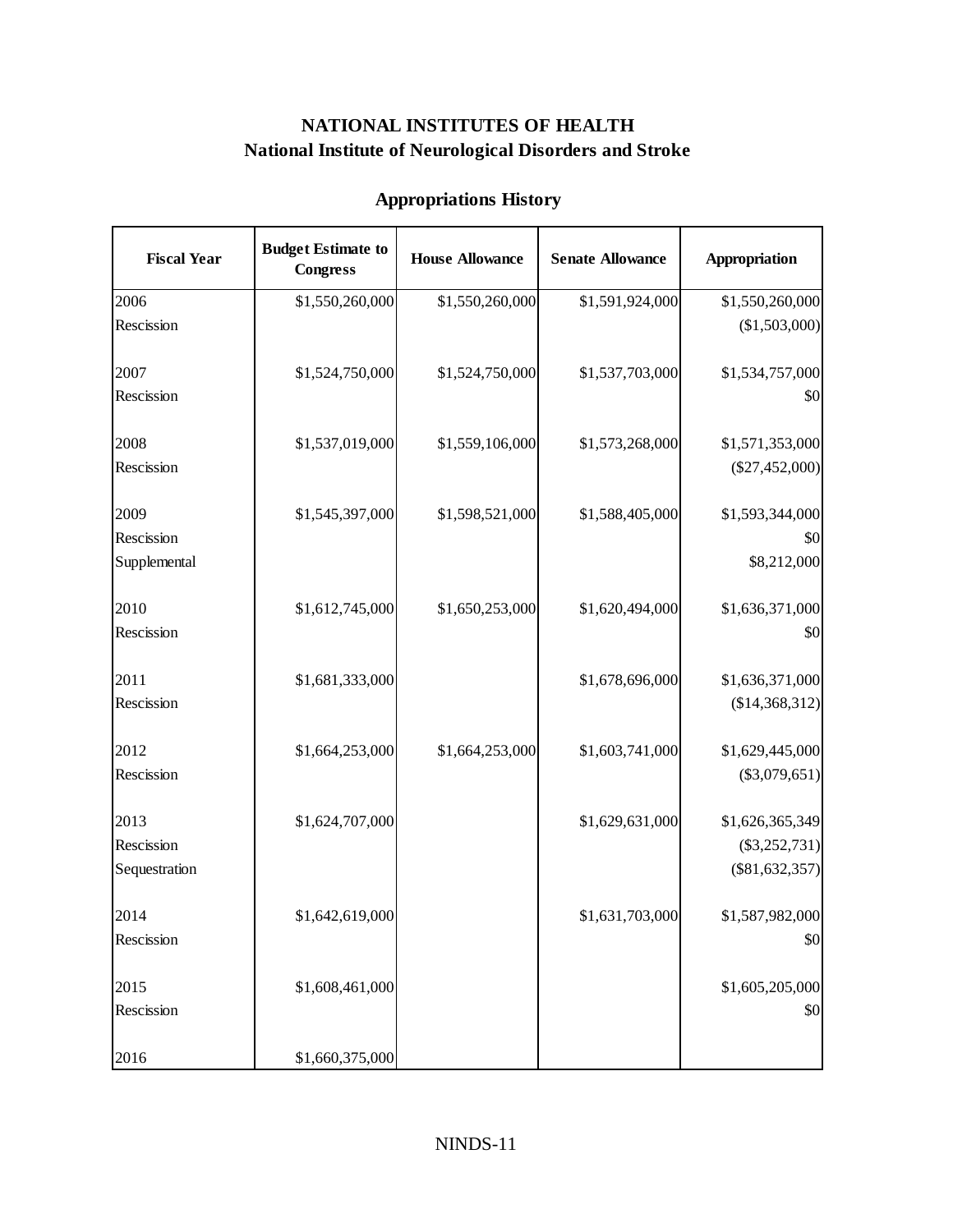### **Justification of Budget Request**

## *National Institute of Neurological Disorders and Stroke*

Authorizing Legislation: Section 301 and title IV of the Public Health Service Act, as amended. Budget Authority (BA):

|     |                 |                 | FY 2016         |                  |  |
|-----|-----------------|-----------------|-----------------|------------------|--|
|     | FY 2014         | FY 2015         | President's     | $FY$ 2016 +/-    |  |
|     | Actual          | Enacted         | <b>Budget</b>   | FY 2015          |  |
| BA  | \$1,588,904,010 | \$1,604,607,000 | \$1,660,375,000 | $+$ \$55,768,000 |  |
| FTE | 532             | 535.            | 535             |                  |  |

Program funds are allocated as follows: Competitive Grants/Cooperative Agreements; Contracts; Direct Federal/Intramural and Other.

## **Director's Overview**

The National Institute of Neurological Disorders and Stroke (NINDS) supports research to improve fundamental understanding of the nervous system and to harness that knowledge to reduce the burden of neurological disorders. Statistics illustrate the magnitude of that burden. Traumatic brain injury (TBI) is the leading cause of death and disability in children and young adults, and millions of student athletes and military personnel are at risk for concussions (mild TBI), raising concern about lingering or long-delayed consequences<sup>[1](#page-11-0)</sup>. Strokes strike 800,000 people in the United States each year, and 6.8 million survivors live with long-term disability. Epilepsy affects nearly 1 percent of the population, 1 in 26 people at some point in life, and sudden unexpected death is 24 times more common in those who have epilepsy. Chronic pain is the most common reason people seek medical care – migraine alone affects 18 percent of women. Hundreds of neurological disorders, common and rare, present formidable challenges to medicine that are compounded by the complexity of the brain. And risk rises with age for many of these diseases, a sobering fact as aging population demographics loom.

Scientists and physicians in academia and industry agree that basic research drives long-term progress against disease. However, the financial return on basic research investment is delayed and hard to capture, so NINDS support is crucial. In 2014, for example: a Lasker Award recognized how basic research on brain control of movement led decades later to deep brain stimulation therapy, which dramatically reduces symptoms for some people with Parkinson's disease; a new type of drug approved for insomnia built on basic studies of narcolepsy genes in dogs that identified a key molecule called orexin; and, as a direct result of NINDS research, pharmaceutical companies have initiated trials for previously neglected disorders, including brain edema in TBI, Duchenne muscular dystrophy, and spinal muscular atrophy.

<span id="page-11-0"></span><sup>&</sup>lt;sup>1</sup> Statistics here and following from U.S. Centers for Disease Control and Prevention (www.cdc.gov).  $\overline{a}$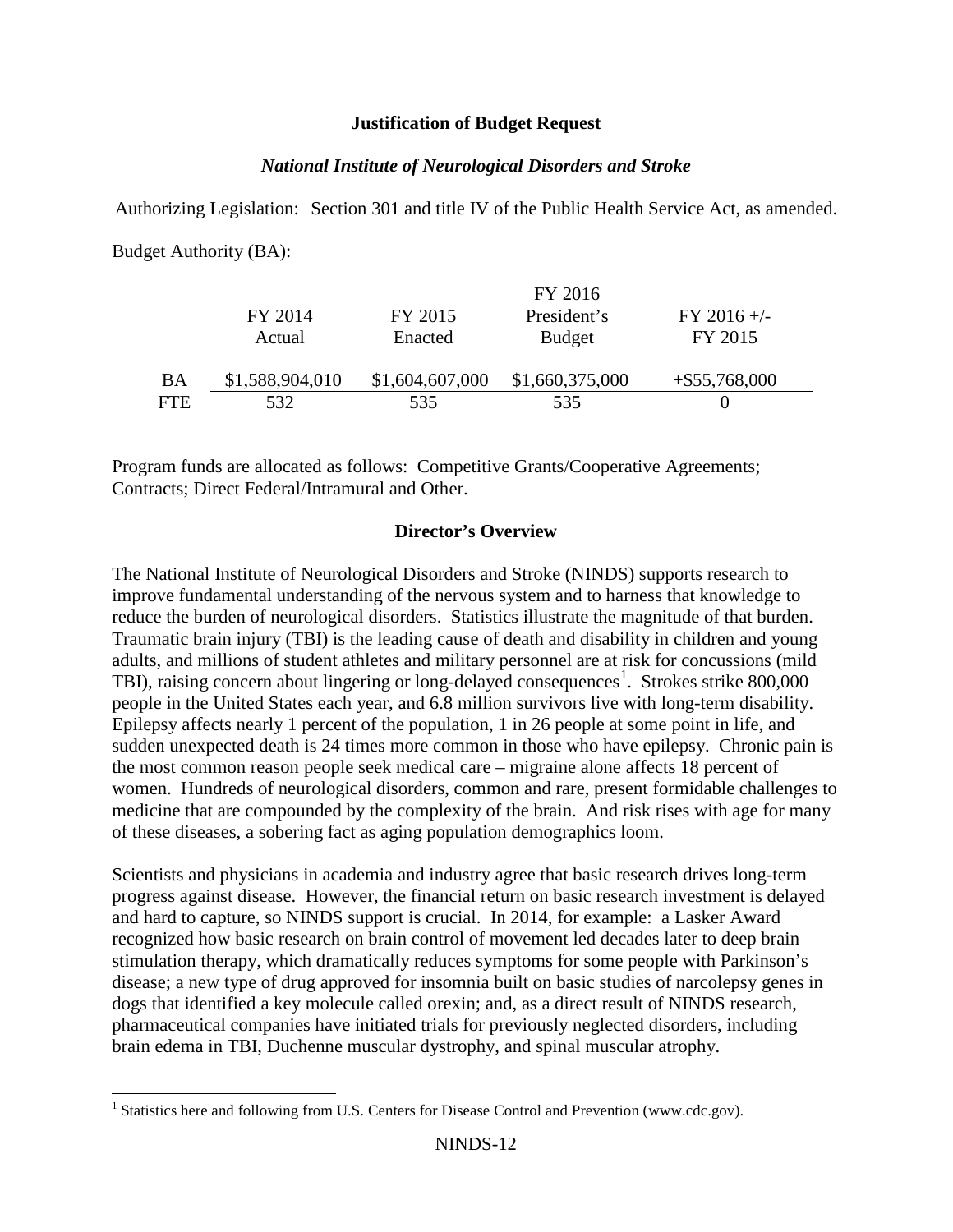New opportunities arising from basic research have naturally brought many basic scientists to study disease. However, lack of progress against disease often stems from gaps in knowledge of basic biology. NINDS is concerned about a decline over several years in the number of grant applications in basic neuroscience. To forestall an imbalance in the Institute's research portfolio, NINDS has reaffirmed to the scientific community the Institute's commitment to fundamental basic research through outreach efforts and has solicited proposals with set-aside funds. Reinforcing this emphasis, NINDS is an enthusiastic partner in the Brain Research through Advancing Innovative Neurotechnologies (BRAIN) initiative, which is basic research of the most fundamental kind – to reveal how brain circuits enable us to perceive, think, and act.

NINDS-supported investigators also tackle translational and applied research that is important for patients but may not be profitable for industry. For example, commercial interest in stroke is very low compared to its enormous societal impact. NINDS' development of an emergency treatment (tPA) that restores blood flow to the brain revolutionized stroke care, and virtually every year NINDS clinical trials advance stroke prevention. In 2014, a trial showed that monthly blood transfusions can reduce the "silent" (undetected but damaging) strokes that occur in one third of children with sickle cell anemia.<sup>[2](#page-12-0)</sup> The cumulative effect of many stroke advances has been substantial – a recent report found that first-time strokes declined 24 percent overall in each of the last two decades and deaths declined 20 percent per decade.<sup>[3](#page-12-1)</sup> A new NINDS Stroke Trials Network launched in FY 2014 will determine more efficiently what treatment, prevention, and rehabilitation strategies work best. The network builds on transformative innovations for efficiency and effectiveness in the Network for Excellence in Neuroscience Clinical Trials (NeuroNEXT), which expedites clinical studies and early phase trials of new therapies for neurological disorders, including pediatric diseases. To advance therapies to readiness for clinical testing, in 2003 NINDS launched a milestone-driven translational program that is moving therapies for neurological disorders through the development pipeline. The newly enhanced program will use contract resources, expert consultants, and better staged funding to enable investigators to meet the diverse challenges of developing drugs, devices, and biologics.

NINDS supports initiatives to harness data, promote sharing, and provide common resources across the full spectrum of research. The Parkinson's Disease Biomarkers Program (PDBP) is developing measurable indicators of Parkinson's disease onset and progression to accelerate therapy development. In 2014, the PDBP enrolled its 1000<sup>th</sup> patient, released a treasure trove of data for the research community, and received a prestigious government-wide award for its use of information technology. The Common Data Elements (CDE) program brings together the disease community and Federal agencies to establish data standards that foster comparison across clinical studies. The TBI CDEs provide the essential foundation for the Federal Interagency TBI Research Database (FITBIR), which holds data from NIH and the Department of Defense research. FITBIR will include data from two new, prospective, observational studies, TRACK-TBI (primarily adults) and ADAPT (children), which are coordinated with the International TBI Research Initiative, a partnership among NIH, the Canadian Institute of Health Research and the European Union. The goal is to determine which therapies work best for each person. Other resources for research include the NeuroBIOBANK, which is a coordinated approach to brain banking, the Human Connectome Project, with images of neural pathways that underlie function

<span id="page-12-0"></span> $^2$  <u>New England Journal of Medicine</u> 371:699-710 2014<br><sup>3</sup> <u>JAMA</u> 312:259-68 2014  $\overline{1}$ 

<span id="page-12-1"></span>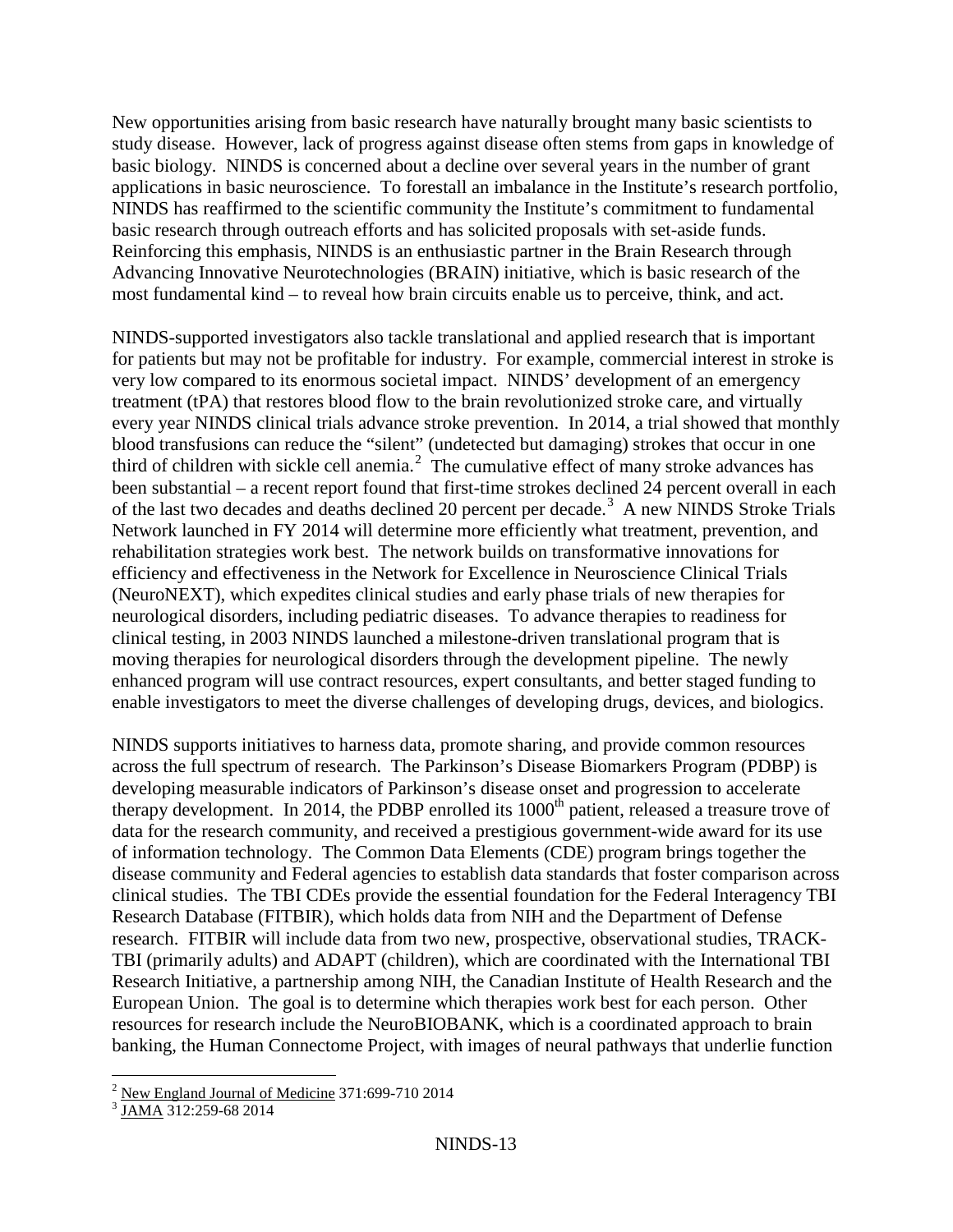in the living brain, and extensive programs for human genetics and induced pluripotent stem cells. The torrent of multi-dimensional data from the BRAIN Initiative will spur innovation in informatics and computational science that is likely to spillover far beyond neuroscience.

NINDS has many programs and policies to sustain a diverse and talented workforce, which is the most essential requirement for progress. The Pathway to Independence Awards and a more generous payline for early stage investigators provide young scientists a fair chance in the highly competitive funding environment. Career development programs address special problems of physician scientists, including neurosurgeons, who pursue research. A NINDS-wide diversity working group actively engages all the Institute's programs to recruit a diverse scientific workforce across all career stages. Neuroscience benefits greatly from NIH programs to foster innovative researchers, including New Innovator, Pioneer, and Transformative R01 Awards. The Javitz Neuroscience Investigator Awards have long recognized the value of long-term support for exceptional researchers, and a new grant program will also enable talented investigators to direct more creativity to doing research and less time to obtaining funding. Attracting talented researchers and providing support for them to do their best research is, simply put, the highest priority NINDS must address to fulfil its mission. Perhaps the most important legacy of the BRAIN Initiative may be engaging the next generation of scientists in unravelling the mysteries of the brain and its ailments.

## **Program Descriptions and Accomplishments**

Overall Budget Policy: The FY 2016 President's Budget request is \$1,660.375 million, an increase of \$55.768 million or 3.475 percent, over the FY 2015 Enacted level. NINDS emphasizes investigator-initiated research throughout its basic, translational, and clinical programs. Complementing these programs, the Institute solicits research proposals to address unmet mission-critical scientific opportunities, address public health needs, and provide common resources to enhance sharing and catalyze productivity. To sustain funding success rates, encourage new investigators, and launch new mission critical programs within the level of resources available, NINDS rigorously evaluates programs, in consultation with the National Advisory Neurological Disorders and Stroke Advisory Council and outside experts, and closes legacy projects that no longer warrant investment, because goals have been met, science has advanced, or programs have not proven effective. By scheduling interim analyses of large clinical trials and monitoring milestones in expensive preclinical therapy development programs, NINDS can also shift funds to the best current opportunities. The Institute scrutinizes the mission priority of all requests to submit applications for large investigator-initiated projects and sunsets multi-investigator program project grants after one renewal period. Across all programs, NINDS has enhanced attention to transparency in reporting of research and to rigor and reproducibility of research, especially for studies that justify major investments in preclinical therapy development or clinical trials. NINDS leadership on this issue has led to significant changes within NIH, scientific journals, and the scientific community. In FY 2014 NIH launched the Brain Research through Advancing Innovative Neurotechnologies (BRAIN) initiative as a large-scale effort to equip researchers with fundamental insights necessary for treating a wide variety of devastating brain disorders like Alzheimer's, schizophrenia, autism, epilepsy, and traumatic brain injury. NIH is requesting a total of \$70 million in new funding for this Presidential initiative. As one of the leaders of the BRAIN, NINDS is requesting an increase of \$23 million in its budget to support this priority.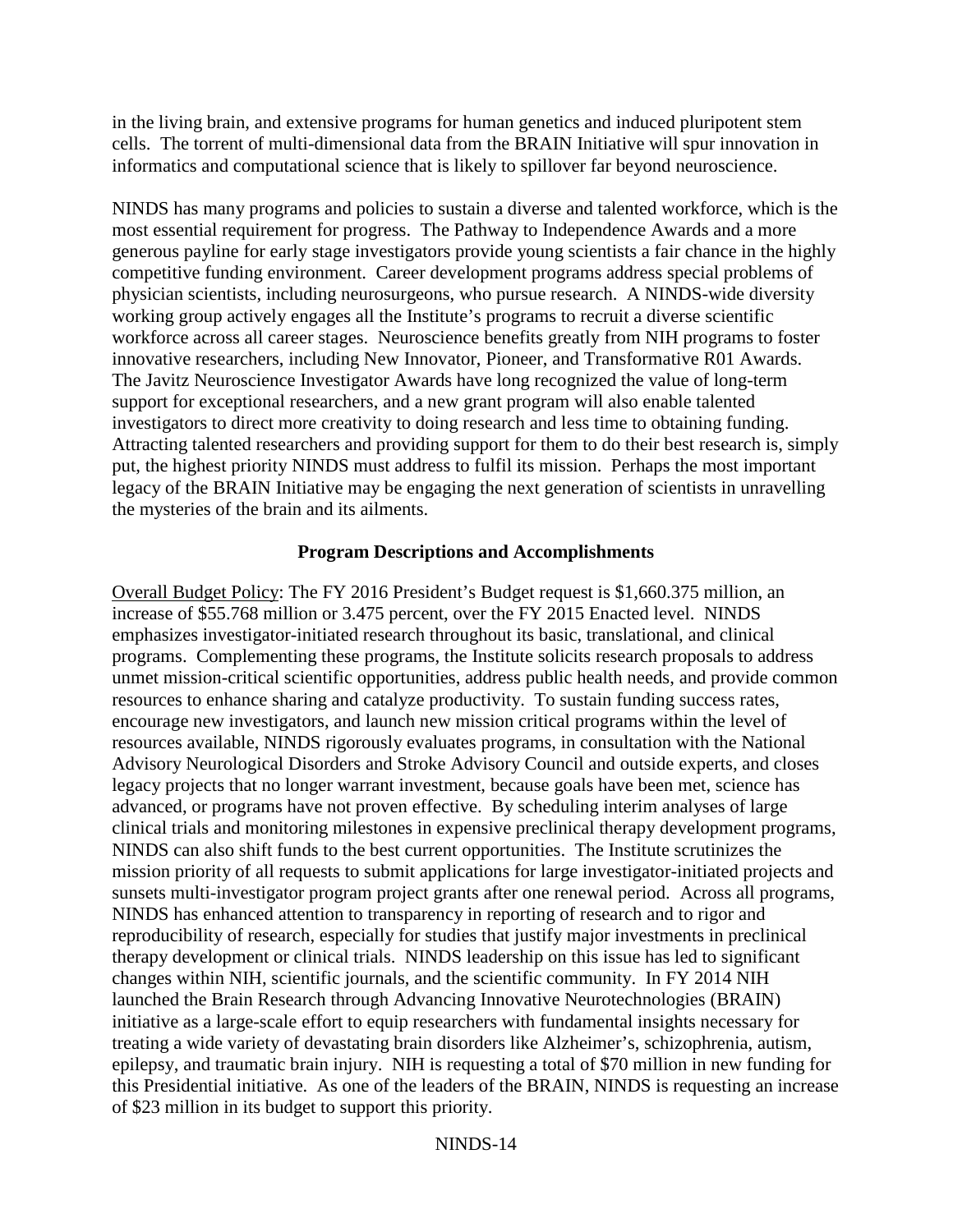**Channels, Synapses, and Neural Circuits:** Ion channels, synapses, and circuits of nerve cells are fundamental components of the nervous system. Ion channels control electrical currents in cells. Synapses are the specialized cell-to-cell connections by which nerve cells influence the activity of other nerve cells. Circuits formed by networks of precisely interconnected nerve cells carry out the information processing that enables us to perceive, think, and act. Decades of progress, recognized by several Nobel Prizes, has revealed in remarkable detail the molecular machinery that controls ion channels and synapses, and brain imaging has brought big picture insights about the functions of whole brain regions. Until recently, however, technology has limited the ability of researchers to study what occurs in the brain between these two extremes, that is, how large numbers of interconnected nerve cells form circuits that underlie perception, thinking, memory, and movement. Long-term investments in basic science research have now laid groundwork that makes possible the BRAIN Initiative, which is taking on this grand challenge of developing powerful new tools to understanding how brain circuits work. The BRAIN Initiative promises to transform virtually all areas of NINDS research. Epilepsy, which is a major focus of the Channels, Synapses, and Neural Circuits Program, arises from abnormal excitability of the brain and will ultimately benefit from better understanding of brain circuits. Since 2001, the Epilepsy Benchmarks process has brought NINDS, the research community, and non-governmental organizations together to establish milestones and monitor progress toward the goal of "no seizures, no side effects." The April 2013 conference *Curing the Epilepsies 2013: Pathways Forward* assessed progress on the Epilepsy Benchmarks and led to the 2014 NINDS Benchmarks for Epilepsy Research, which will guide the Institute and the scientific community in 2015 and beyond.

Budget Policy: The FY 2016 President's Budget request is 140.979 million, an increase of \$5.248 million or 3.86 percent, over the FY 2015 Enacted level. In FY 2016, NINDS will continue to balance investigator-initiated research and research targeted to specific mission priorities, including projects funded through the Institute's translational research and clinical trials programs. Among the targeted initiatives, the Epilepsy Centers without Walls bring together the best multidisciplinary team of investigators, regardless of geographic locations, to focus for multiple years on a specific Benchmarks priority that is better addressed through such a cooperative effort rather than traditional grant mechanisms. NINDS and NHLBI have also collaborated to expand the CDC's Sudden Unexpected Infant Death (SUID) Case Registry to include SUDEP and Sudden Cardiac Death in individuals up to age 24 in 15 states. NINDS is also a lead Institute in the development and implementation of the BRAIN Initiative. NINDS is working closely with other parts of NIH, other Federal agencies, and private groups to implement the scientific vision that was developed by an interdisciplinary team of scientists after extensive consultation with the scientific community. To that end, BRAIN Initiative funding opportunity announcements have been issued for FY 2014, FY 2015, and will be issued for FY 2016.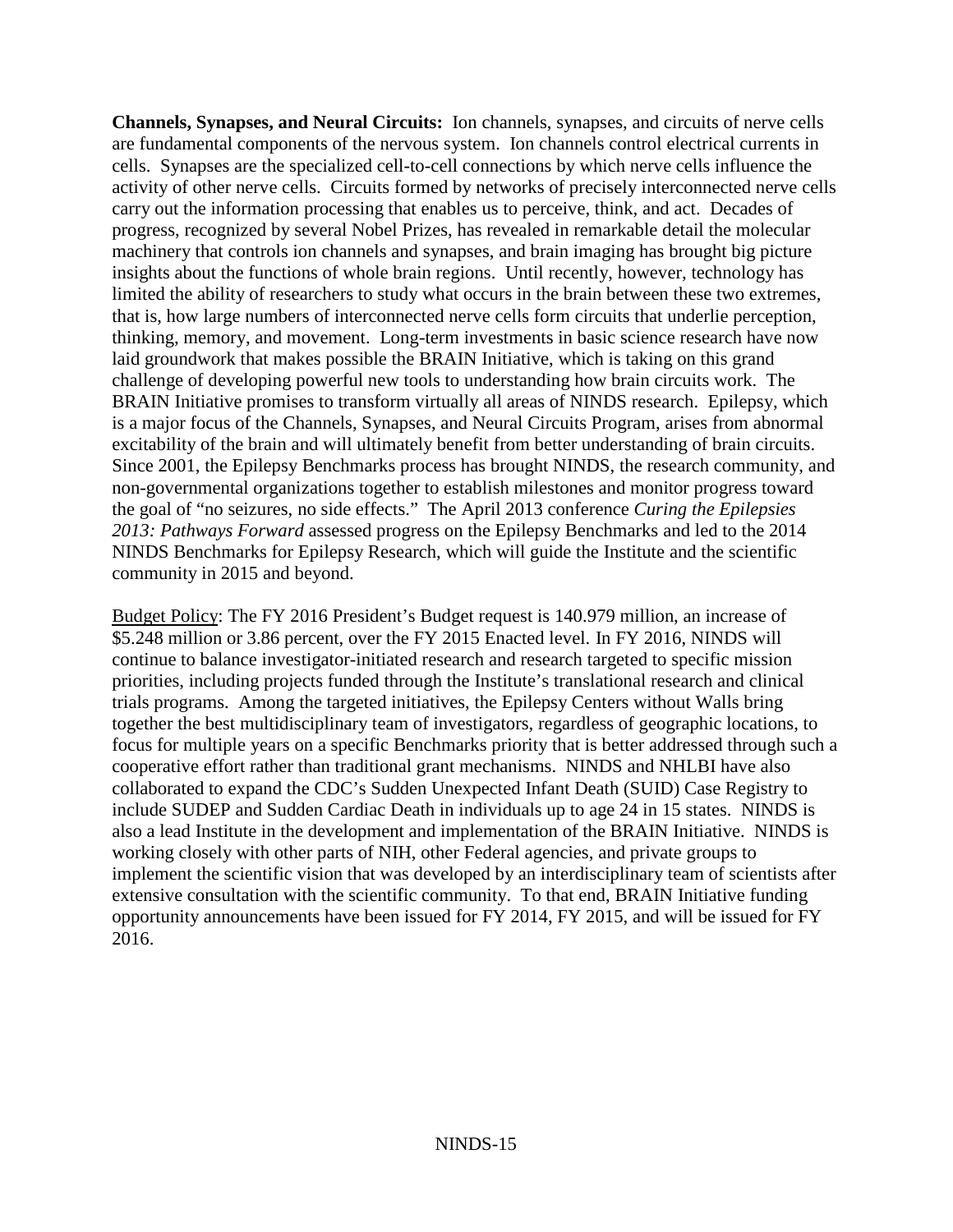## **Program Portrait: Epilepsy Centers Without Walls**

FY 2015 Level: \$4.5 million FY 2016 Level: \$5.0 million Change:+\$0.5 million

In 2011, NINDS launched the Epilepsy Centers without Walls (CWOW) program to take on key priorities of the Epilepsy Benchmarks that are not adequately addressed though investigator-initiated research and other existing programs. Each CWOW brings together the best possible team of investigators to tackle an important problem in epilepsy research. The first CWOW recognized that a cooperative application of new genetics methods to discover genes that cause epilepsy would be more effective than individual laboratories working alone. That CWOW, which built on earlier NINDS programs in epilepsy genetics, has already identified new genes for infantile spasms and Lennox-Gastaut Syndrome (severe types of childhood epilepsy), found evidence of several other epilepsy-related genes, developed powerful new analytic methods, and established a collaboration with Citizens United for Research in Epilepsy (CURE) to create a data repository that will help patients and advance research.<sup>1</sup> The second CWOW targets sudden unexplained death in epilepsy (SUDEP), which for unknown reasons occurs 24 times more often in people with epilepsy than in the general population. Because no teams were ready to take on this challenge, NINDS first held a scientific workshop on SUDEP, then solicited and supported exploratory grants to allow research groups to come together, and, after a follow-up solicitation, brought together the best team in a CWOW in FY 2014.

In FY 2015 and 2016 NINDS is expanding the CWOW program with a new focus on preclinical and clinical research to develop therapies that prevent epilepsy or attenuate the disease process itself. Drugs and other treatments do not control seizures in about one third of people with epilepsy. Even people whose seizures are controlled must contend with difficult side effects, including depression, anxiety, cognitive issues, and developmental delays that may seriously diminish quality of life. Developing therapies that address the underlying causes of epilepsy or prevent its development, rather than merely suppressing seizures, is one of the highest priorities of the Epilepsy Benchmarks.

**Infrastructure, training programs, and resources:** The Office of International Activities (OIA), Office of Training, Career Development, and Workforce Diversity, and Office of Clinical Research coordinate activities that span the breadth of NINDS, working with the relevant scientific and disease experts across Institute programs. OIA leads international collaborations that advance the NINDS mission and coordinates the Institute's global health activities, working closely with the Fogarty International Center. Following the advice of planning panels on workforce diversity, the Institute integrated its programs on diversity within the Office of Training, Career Development, and Workforce Diversity, which coordinates extensive NINDS extramural programs for training, career development, and workforce diversity, including programs tailored to the specific needs of physician-scientists. In 2014, the Society for Neuroscience, the world's largest professional organization for neuroscience, received a major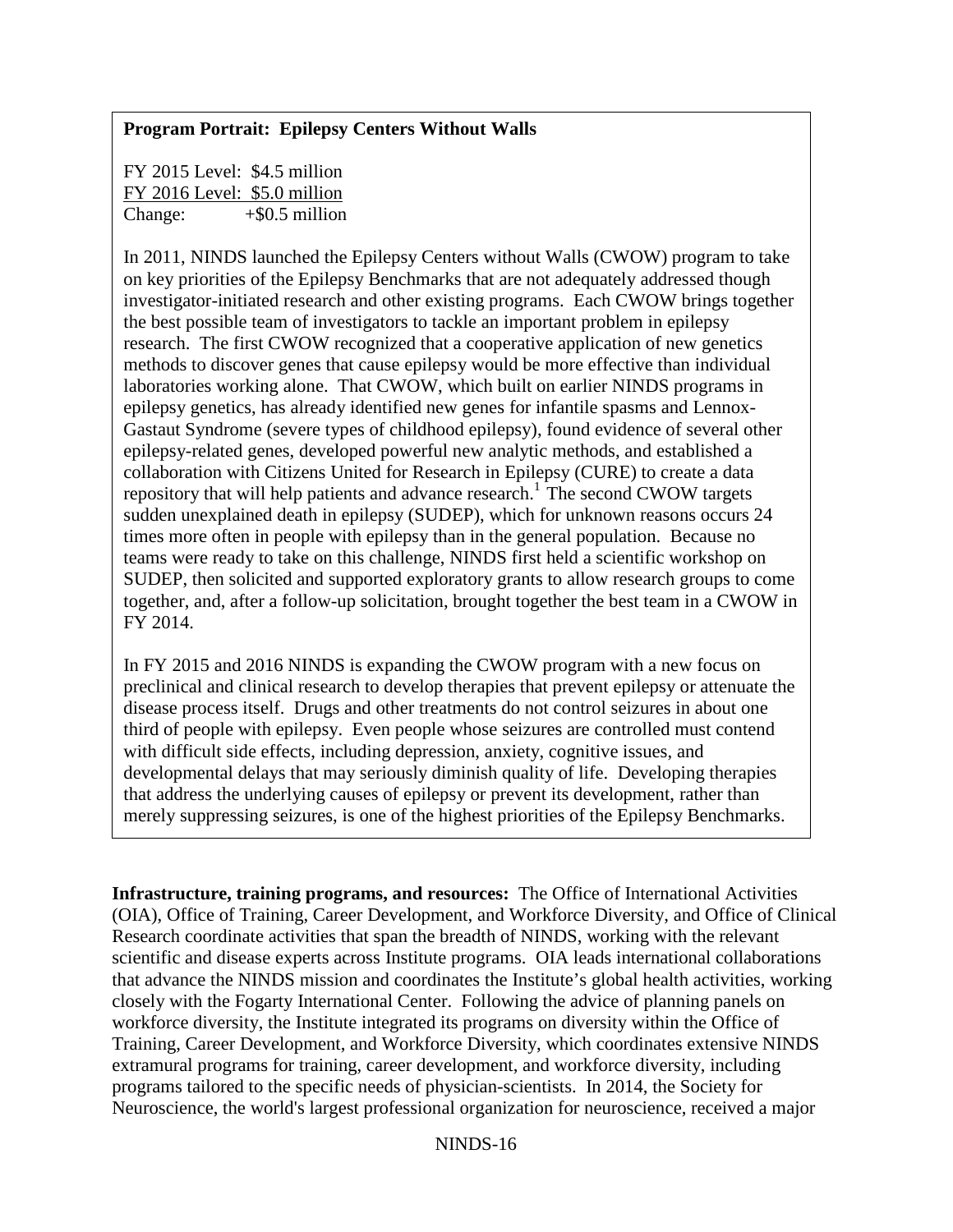award for the NINDS-supported Neuroscience Scholars Program, which enhances the professional and career progress of underrepresented and diverse graduate and post-doctoral neuroscientists. The Office of Clinical Research (OCR) supports infrastructure and programs for clinical research, including early and advanced phase clinical trials. On advice of a strategic planning panel on health disparities, the Institute integrated health disparities research within OCR, including large epidemiological studies, and convened a multi-agency, multi-stakeholder conference to develop plans for addressing disparities in stroke mortality and morbidity. Over the last several years, OCR has significantly increased the efficiency and effectiveness of clinical trials, which are inherently expensive, by setting milestones for progress, providing resources to improve patient access and recruitment, and developing multi-site clinical networks that provide common resources and economies of scale. The Network for Excellence in Neuroscience Clinical Trials (NeuroNEXT), which carries out clinical studies and early phase clinical trials of novel therapies for neurological disorders pioneered use of a single Institutional Review Board and master agreements among clinical sites that substantially reduce the time and cost required to launch new trials. Building on the innovations from NeuroNEXT, a new Stroke Clinical Trials Network, will conduct clinical trials for prevention, treatment, and rehabilitation of stroke more quickly and for less cost. The OCR Common Data Elements (CDE) program works with the research and patient advocacy communities to facilitate comparison and sharing of clinical data across studies, enhancing the value of these major clinical investments.

Budget Policy: The FY 2016 President's Budget request is \$202.286 million, an increase of \$7.530 million or 3.86 percent, over the FY 2015 Enacted level. The NeuroNEXT clinical network is fully operational, with four major clinical studies underway through central data and clinical coordinating centers and 25 clinical sites across the U.S. In 2016, NINDS will continue to solicit proposals for NeuroNEXT pediatric and adult clinical studies from academic investigators, foundations, small businesses, and industry. The new Stroke Trials Network enhances the effectiveness of small and large stroke clinical trials by eliminating the costs and time associated with developing the infrastructure for each major trial anew and incorporating other efficiencies, such as central Institutional Review Boards and master contract agreements. The Network established regional coordinating centers, a national clinical coordinating center, a national data management center, and clinical sites, and began activities in FY 2014 by enhancing ongoing NINDS multi-center stroke trials. In FY 2015, the first new projects will move forward in the network and in FY 2016 the Institute will continue to seek clinical trial proposals for the Stroke Network from academic, industry, and small business investigators. The Neurological Emergency Treatment Trials Network (NETT) is currently undergoing an external review that will report to the National Advisory Neurological Disorders and Stroke Council (NANDS) Council in January 2015. NINDS has been in discussions with NHLBI about initiating an emergency trial network that could answer important clinical questions for multiple NIH ICs as well as trauma research of importance to the Department of Defense. NHLBI Council has approved the initiative and the NINDS council will review the proposal at its January Council meeting. NINDS is also continuing its support for phase III investigatorinitiated clinical trials across all neurological disorders. Because hypertension is the largest cause of stroke, and stroke disparities persist despite progress, in FY 2015 NINDS and NHLBI are partnering with the Patient Centered Outcomes Research Institute (PCORI) to solicit proposals to study how to improve blood pressure control in high-risk individuals, including racial and ethnic minorities. A full range of NINDS programs in training and career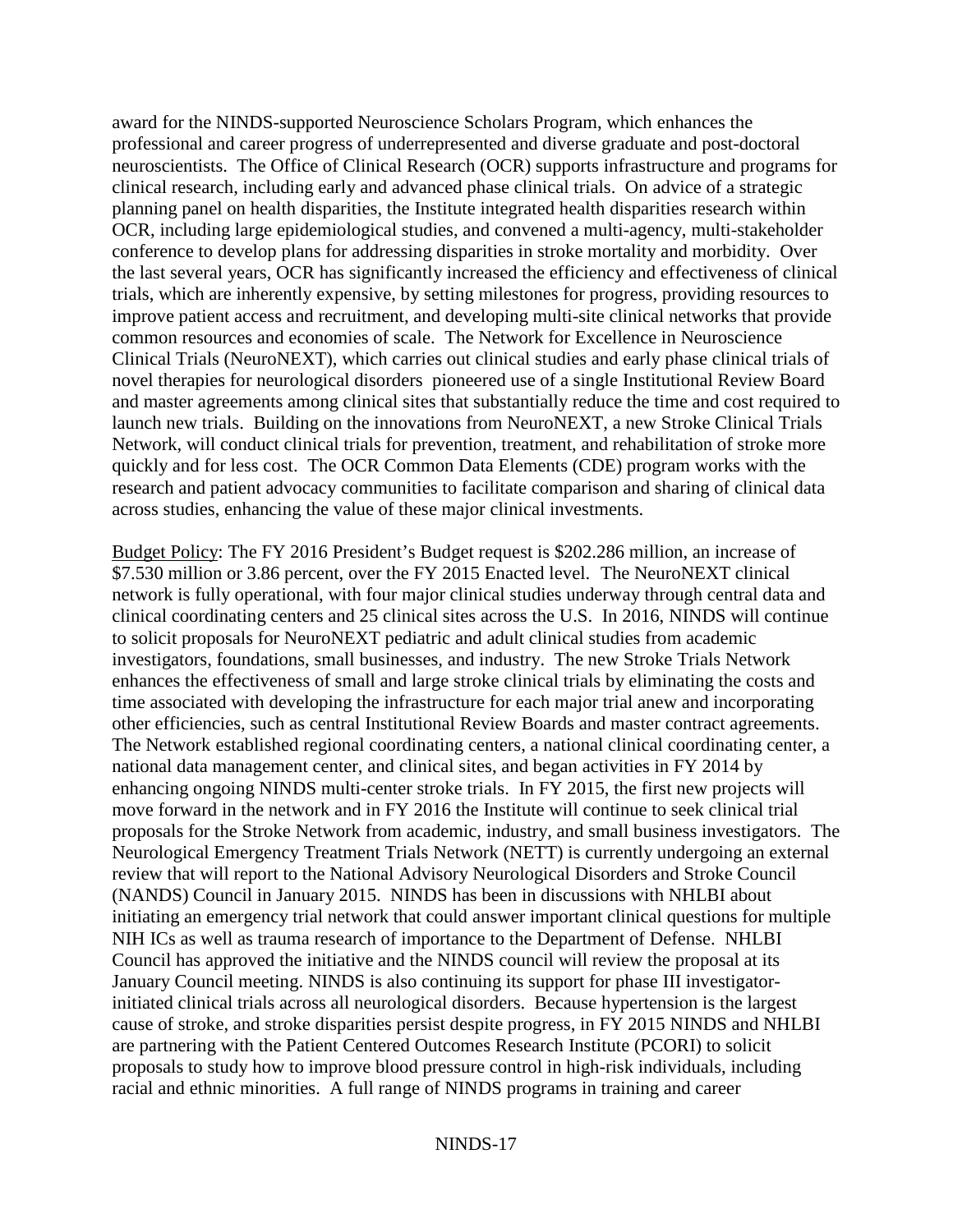development are also continuing, including individual and institutional grants at the graduate, post-doctoral, and career development levels, and an intensive training course in clinical trials methods for fellows and faculty in the clinical neurosciences. Many of the programs target special needs, such as promoting diversity and enabling neurosurgeons to accommodate research preparation into their demanding training requirements.

**Neural Environment:** Non-nerve cells, called glial cells, outnumber nerve cells in the brain. Glial cells, together with specialized blood vessels and immune cells in the brain, maintain the local environment around nerve cells, fight infections, control which molecules enter brain tissue from the circulating blood, and actively shape brain development and synapse function. Neurological disorders can result when non-neuronal cells are compromised; when these cells become aggressors in inflammatory or autoimmune disorders; when cells form tumors; when viruses, bacteria, or parasites infect the nervous system; or when the blood supply to brain cells is compromised. The Neural Environment Program supports basic research on the neural environment, on diseases in which its disruption plays a major role, and on translation of basic scientific knowledge into diagnostic tools, preventive measures, and targeted therapies. Stroke is a major focus, and the Neural Environment Program coordinates NINDS' stroke activities, which span several parts of the Institute and have had a major impact on public health. Multiple sclerosis is another common disorder that affects glial cells. Basic research on immunology of the brain and glial cells has fostered private sector development of more than 10 drugs for multiple sclerosis over the last two decades and hospitalization rates due to multiple sclerosis have decline by 75 percent over that period.<sup>[4](#page-17-0)</sup> Many recent findings from basic research on the neural environment may have an impact in the future. For example, researchers have identified glial cell-controlled conduits for cerebral spinal fluid flow between brain cells that allow the brain to flush out toxins, and other researchers demonstrated that circulating factors in the blood of young mice can counteract some of the negative effects of aging on the brains of older mice via effects on the brain blood vessels.

Budget Policy: The FY 2016 President's Budget request is \$221.500 million, an increase of \$8.245 million, or 3.8 percent, over the FY 2015 Enacted level. NINDS will continue to balance investigator-initiated research and research targeted to specific priorities, including research through the Institute's translational research and clinical trials programs. The 2012 Stroke Research Priorities planning, the 2013 Alzheimer's Disease-Related Dementias planning conference, and a 2014 trans-NIH scientific workshop on Small Blood Vessels all emphasized the importance of brain blood vessel health. NIH is supporting increasing research in this area, which is crucial for stroke, Alzheimer's disease, and other forms of neurodegeneration, including a FY 2015 NIA-NINDS solicitation on Vascular Contributions to Alzheimer's Disease.

**Neurodegeneration:** The Neurodegeneration program focuses on adult onset neurodegenerative diseases, that is, diseases in which brain cells progressively die. Alzheimer's disease, amyotrophic lateral sclerosis (ALS, or Lou Gehrig's disease), frontotemporal dementias (FTD), Huntington's disease, Parkinson's disease, and vascular cognitive impairment are among the neurodegenerative diseases that affect adults. The program supports research to understand these diseases and to translate basic findings into clinical practice. Shared mechanisms that contribute to multiple neurodegenerative disorders present a major opportunity for progress. Research has

<span id="page-17-0"></span><sup>4</sup> Neurology 84:929-37 2014  $\overline{a}$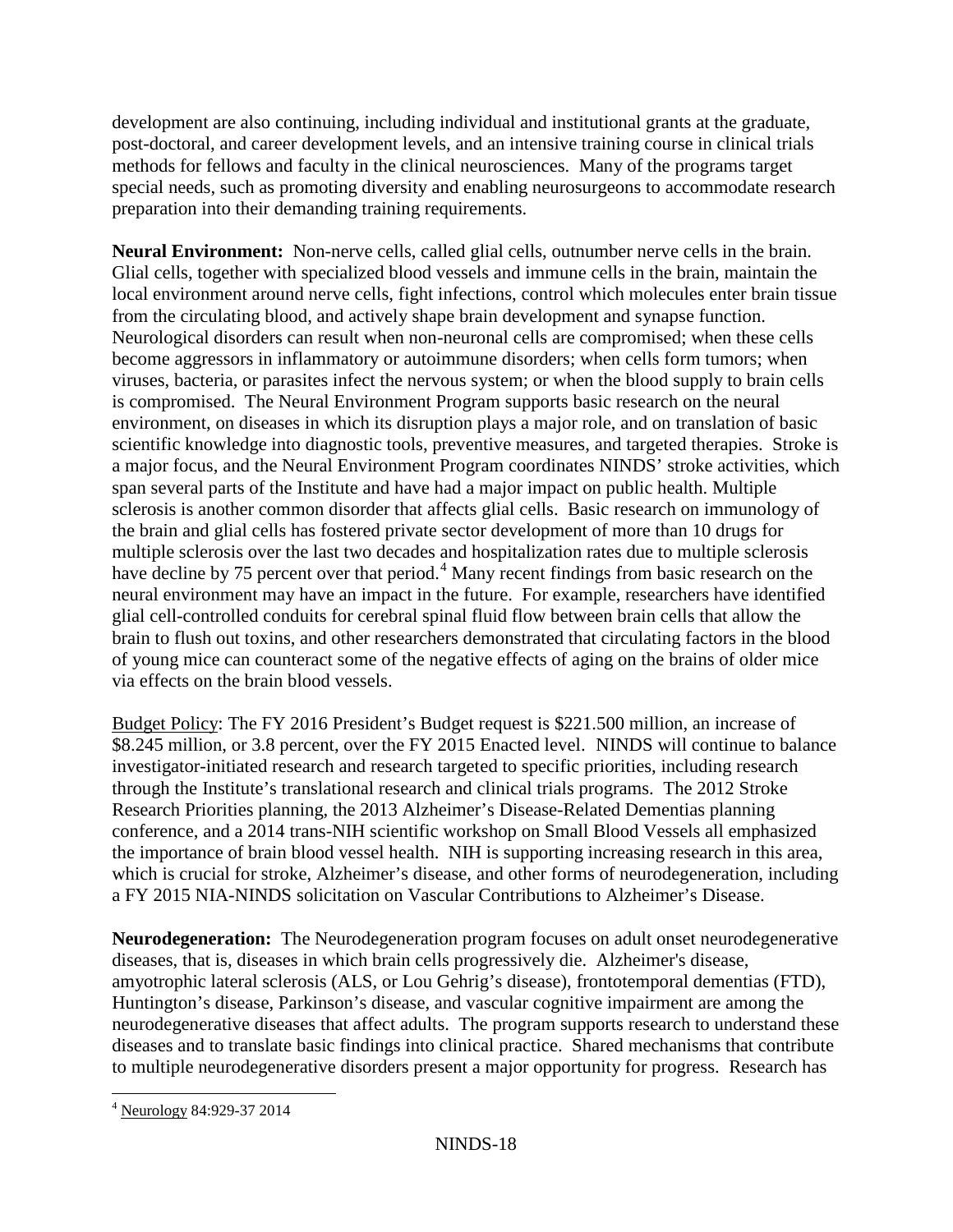revealed, for example, that proteins form abnormal aggregates in several of these diseases that may propagate from one brain cell to another, revealing a target for intervention. Over the last several years, the identification of genes that can cause Alzheimer's disease, Parkinson's disease, ALS, frontotemporal dementia, and other neurodegenerative diseases has driven progress for both inherited and non-inherited neurodegenerative diseases, because biological pathways revealed by gene identification are often affected in non-inherited diseases as well. In 2012 and 2013 separate expert planning panels on stroke and on Alzheimer's Disease Related Dementias emphasized the importance of attending to the strong connections between brain blood vessels and dementias, including Alzheimer's. These interrelationships are becoming apparent at every level of research from molecular mechanisms to behavioral risk factors. NINDS is working with other parts of NIH on this issue. Progress in preventing dementia may benefit from the considerable success in preventing stroke – indeed recent observations reported at an international conference suggest that in the United States and in Europe rates of dementia may indeed be falling and onset coming later.<sup>[5](#page-18-0)</sup>

Budget Policy: The FY 2016 President's Budget request is \$225.213 million, an increase of \$8.383 million or 3.86 percent, over the FY 2015 Enacted level. NINDS neurodegeneration research will continue to balance investigator-initiated research and solicited research, including therapy development funded through the Institute's translational research and clinical trials programs. In keeping with the Institute's commitment to periodic strategic planning for Parkinson's disease, a January 2014, NINDS workshop engaged the scientific community and the public in identifying basic, translational, and clinical priorities for Parkinson's disease research. The plan was presented to the NANDS Council in February 2014 and will guide Parkinson's research activities. Among the major activities, in FY 2015 NINDS is reissuing the funding opportunity announcement for the Morris K. Udall Parkinson's Disease Centers of Excellence program. This program supports a network of centers that work independently and collaboratively, sharing resources and data with the scientific community, to define the causes of and discover improved treatments for Parkinson's disease. In 2014 the Parkinson's Disease Biomarkers Program recruited its 1000<sup>th</sup> subject, marking a major milestone in the effort to develop methods to predict the early onset and track the progression of Parkinson's disease. The Program's data management resource was cited as the Overall Winner for 2014 in the Excellence.gov Awards, from a public-private partnership panel honoring the best of government information technology. A solicitation for Parkinson's Disease Biomarker Program Discovery Projects is continuing in FY 2016. The recommendations from a 2013 NINDS-led cientific conference on Alzheimer's Disease Related Dementias are now an integral component of the National Alzheimer's Project Act (NAPA) plan that is guiding further research in this area.

**Neurogenetics:** Gene defects cause hundreds of rare diseases that affect the nervous system, including ataxias, Down syndrome, dystonias, fragile X syndrome, lysosomal storage diseases, muscular dystrophies, peripheral neuropathies, Rett syndrome, spinal muscular atrophy, Tourette syndrome, and tuberous sclerosis, among many others. Genes also influence susceptibility to common neurological disorders. The Neurogenetics Program supports research on genes that cause or influence neurological disorders, molecular mechanisms through which these genes act, genetic animal and cell models of human disease, and development of treatments for neurogenetic disorders, from the laboratory to the clinic. Basic research to understand how

<span id="page-18-0"></span><sup>5</sup> Neurology Today 14:24-26, 2014  $\overline{a}$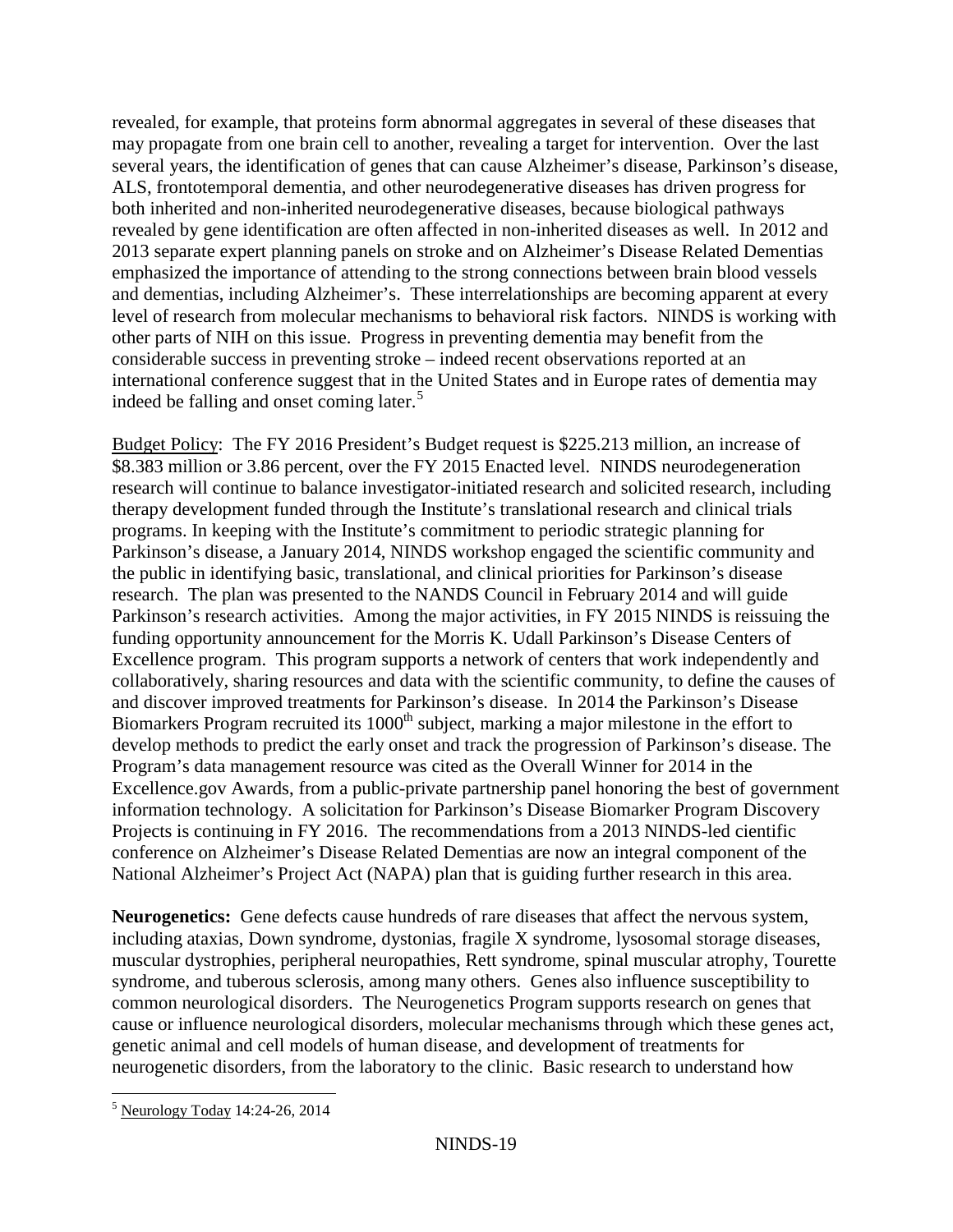genes and the environment orchestrate brain development is also a key aspect of the neurogenetics program. Over the last two decades, research has identified hundreds of genes related to neurological disorders, which has led to tests that enable physicians to diagnose a disease months or even years more quickly than before. Gene findings have also led to animal models that mimic key aspects of human diseases, insights about disease mechanisms, and rational strategies for therapy development. Therapies now emerging from this pipeline into clinical testing in the public and private sector have generated cautious optimism that the first effective treatments for spinal muscular atrophy, muscular dystrophies, Rett syndrome, and many other rare genetic diseases may be on the horizon.

Budget Policy: The FY 2016 President's Budget request is \$203.341 million, an increase of \$7.569 million or 3.86 percent, over the FY 2015 Enacted level. NINDS will continue to support investigator-initiated grants and targeted activities in neurogenetics, including projects funded through the Institute's translational research and clinical trials programs. The Institute is providing substantial support for the application of whole genome sequencing and other "next generation" genomics methods to neurological disorders. Major continuing trans-NIH programs include the Paul D. Wellstone Muscular Dystrophy Cooperative Research Centers and the Autism Centers for Excellence. In 2015, the Muscular Dystrophy Coordinating Committee will complete an update of the Action Plan for the Muscular Dystrophies, which will provide guidance not only for NIH activities in muscular dystrophy, but also for other public and private entities. NINDS will continue to work closely with the NIH Office of Rare Disease Research in supporting and providing disease specific expertise to NINDS mission relevant consortia within the Rare Diseases Clinical Research Network and the Network's Coordinating Center. NINDS will also continue to support resources for neurogenetics research that enhance the efficiency and effectiveness of research by supporting sharing of data, biological samples, and research tools.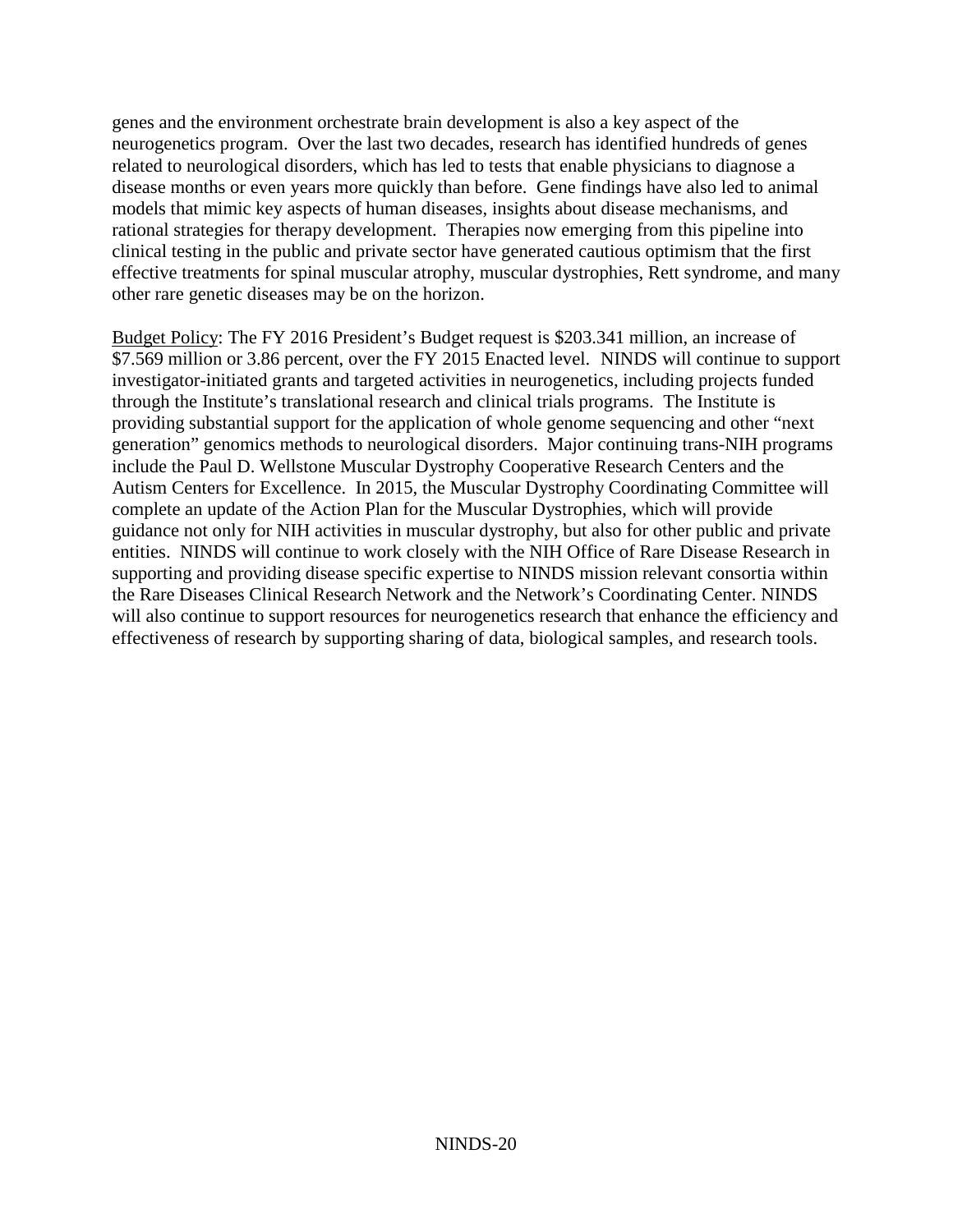## **Program Portrait: Fundamental Neuroscience**

FY 2015 Level: \$5.0 million FY 2016 Level: \$5.5 million Change:  $+$ \$0.5 million

Long-term progress against neurological disease depends on a robust and balanced pipeline across the spectrum of research, from fundamental studies to understand the normal brain through research on disease mechanisms, applied preclinical development, and clinical testing of therapies. An extensive NINDS analysis found that there has been a progressive decline since 1997 in the proportion of the Institute's budget that funds basic neuroscience research on the normal brain and nervous system. To some extent this is a healthy shift towards more disease-focused and applied research that reflects progress in neuroscience. Basic science has, after all, revealed exciting new opportunities to understand disease and presented for the first time rational targets for development of drug, device, gene, and cell therapies for many disorders. However, today's opportunities all arose from past investments in fundamental research. NINDS has a unique responsibility to support research on which future progress in the public and private sector depends.

NINDS has taken several steps to restore the vigor of fundamental neuroscience. The Institute has worked with the Center for Scientific Review to reemphasize to peer reviewers the importance of basic science to the NIH mission. NINDS leaders have accentuated to the scientific community, and especially young scientists, the Institute's continued commitment to fundamental research through prominent journal statements and other outreach activities. NINDS has selected especially meritorious fundamental neuroscience grants though its High Program Priority process, which funds grants in mission critical areas that score just beyond the payline. Recent data suggest that these actions have begun to reverse the decline in basic neuroscience. To further reinforce the importance of fundamental neuroscience research, NINDS has issued a program announcement with set aside funds that, beginning in FY 2015 and continuing for three years, will and support meritorious grants in any area of fundamental neuroscience within the Institute's mission.

**Repair and Plasticity:** The Repair and Plasticity Program leads NINDS research on traumatic brain injury (TBI), spinal cord injury, and peripheral nerve injury. Research covers the full spectrum from studies of mechanisms of immediate damage, through delayed effects in the hours after initial injury, to the laboratory development of interventions in animal models and clinical testing in people. The Program also supports fundamental studies of neural plasticity, that is, the ability of the brain and nervous system to change, including studies of neural stem cell biology. Neural plasticity has broad implications for recovery following injury or disease. The Repair and Plasticity Program also provides all NINDS programs with expertise in bioengineering and leads the Neural Interfaces Program, which for more than three decades has pioneered the development of devices that interface with the nervous system to restore lost functions. This program has made major contributions to the development of cochlear implants, technologies for deep brain stimulation (DBS), brain computer interfaces, and many other advances.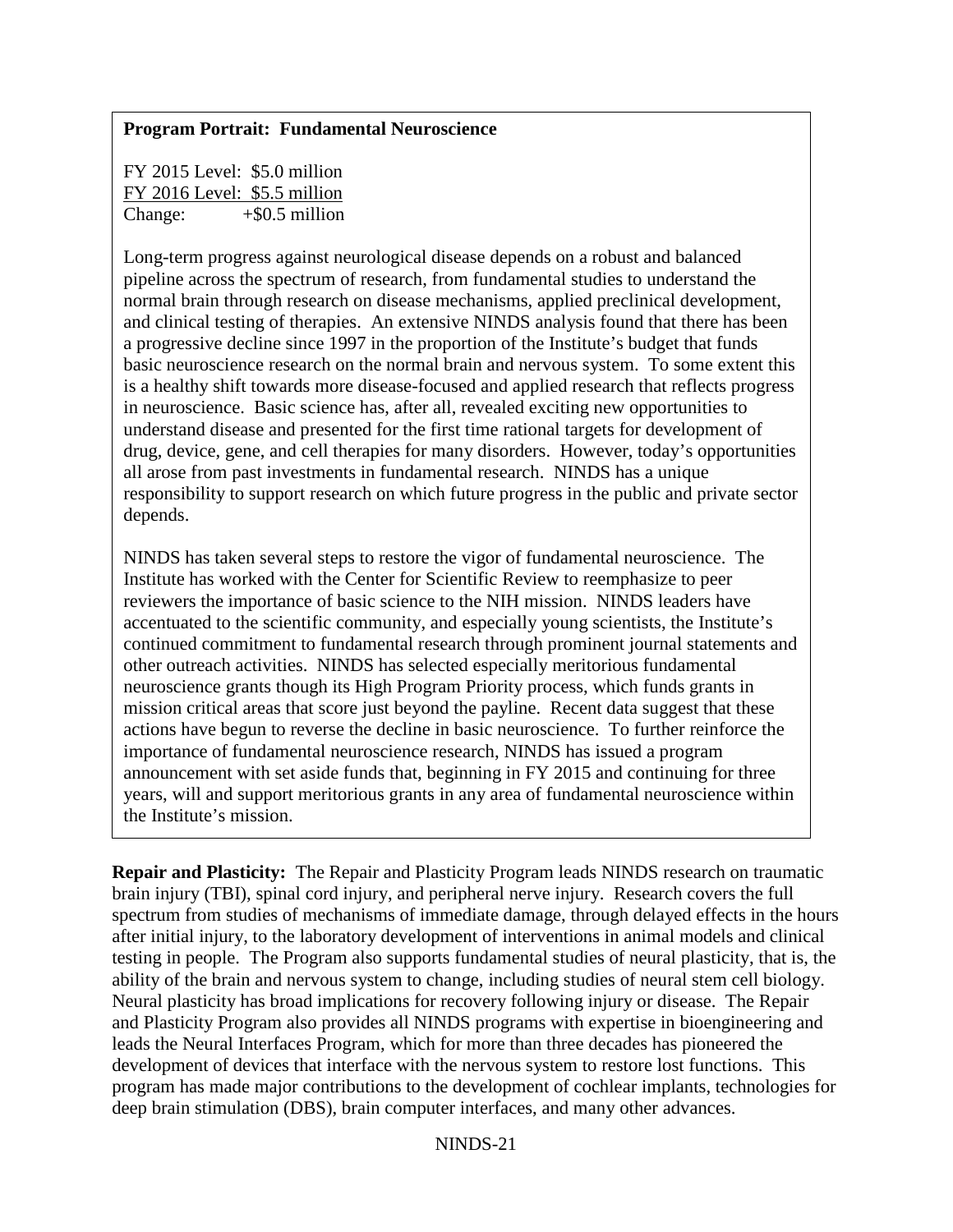Budget Policy: The FY 2016 President's Budget request is \$142.616 million, an increase of \$5.309 million or 3.86 percent, over the FY 2015 Enacted level. NINDS continues to balance investigator-initiated research and solicitations, including projects funded through the Institute's translational research and clinical trials programs. Large observational studies, now underway, will provide critical information to improve clinical care for TBI and clinical trials of interventions. These studies include the Transforming Research and Clinical Knowledge in TBI (TRACK TBI) study of adults and children with TBI at 11 sites in the U.S. and the Multiple Medical Therapies for Pediatric TBI (ADAPT Trial), which will focus on 1000 children with severe TBI. Both of these studies are part of the continuing International TBI Research Initiative that was launched in FY 2014 in coordination with the European Union and the Canadian Institute of Health Research. These studies use the NINDS TBI Common Data Elements, developed with other Federal agencies and the international research community, and the NIH-Department of Defense led Federal Interagency TBI Informatics System (FITBIR) database to encourage sharing of data. With regard to the important public health issues of sports related TBI, NINDS will continue to work closely with the Foundation for NIH (fNIH) Sports and Heath Research Program. The fNIH created this program with a major donation from the National Football League. The program has launched two major cooperative projects to define the scope of long-term changes that occur in the brain years after a head injury or after multiple concussions and to improve diagnostic criteria, as well as several pilot projects. In 2016, the Neural Interfaces Program, will continue to solicit and support projects to translate advanced neural prosthetics and other devices up to and through "first in human" clinical demonstrations. NINDS supports device development through a series of funding opportunity announcements coordinated with NINDS Office of Translational Research and issued in FY 2014. The Cooperative Research to Enable and Advance Translational Enterprises – Devices (CREATE-Devices) program provides funding mechanisms tailored to the unique needs of device development at various stages and to the different FDA device approval pathways.

**Systems and Cognitive Neuroscience:** Systems of interconnected nerve circuits in the brain, spinal cord, and body control learning, memory, attention, language, thinking, emotion, sensation, movement, and response to pain, as well as sleep, feeding, and drinking. The Systems and Cognitive Neuroscience Program supports research on how the brain carries out these complex functions, on their disruption in neurological disorders, and on promoting recovery. Non-invasive brain imaging is an important research tool for this program, including monitoring of brain activity associated with specific cognitive and behavioral processes. Chronic pain disorders, including migraine and other headaches, are among the most prevalent of all medical conditions and are a high priority for this program. NINDS leads NIH pain research, which is coordinated through the Office of Pain Policy and the NIH Pain Consortium. NINDS also leads the Interagency Pain Research Coordinating Committee (IPRCC), which coordinates the wider Federal and private sector communities. In May 2014, NIH and the Interagency Pain Research Coordinating Committee launched the Interagency Pain Research Portfolio, a database that provides the public and the research community information on the breadth and details of pain research and training activities supported by six federal agencies. The NINDS Office of Pain Policy manages the database.

Budget Policy: The FY 2016 President's Budget request is \$242.749 million, an increase of \$9.036 million or 3.86 percent, over the FY 2015 Enacted level. NINDS balances investigator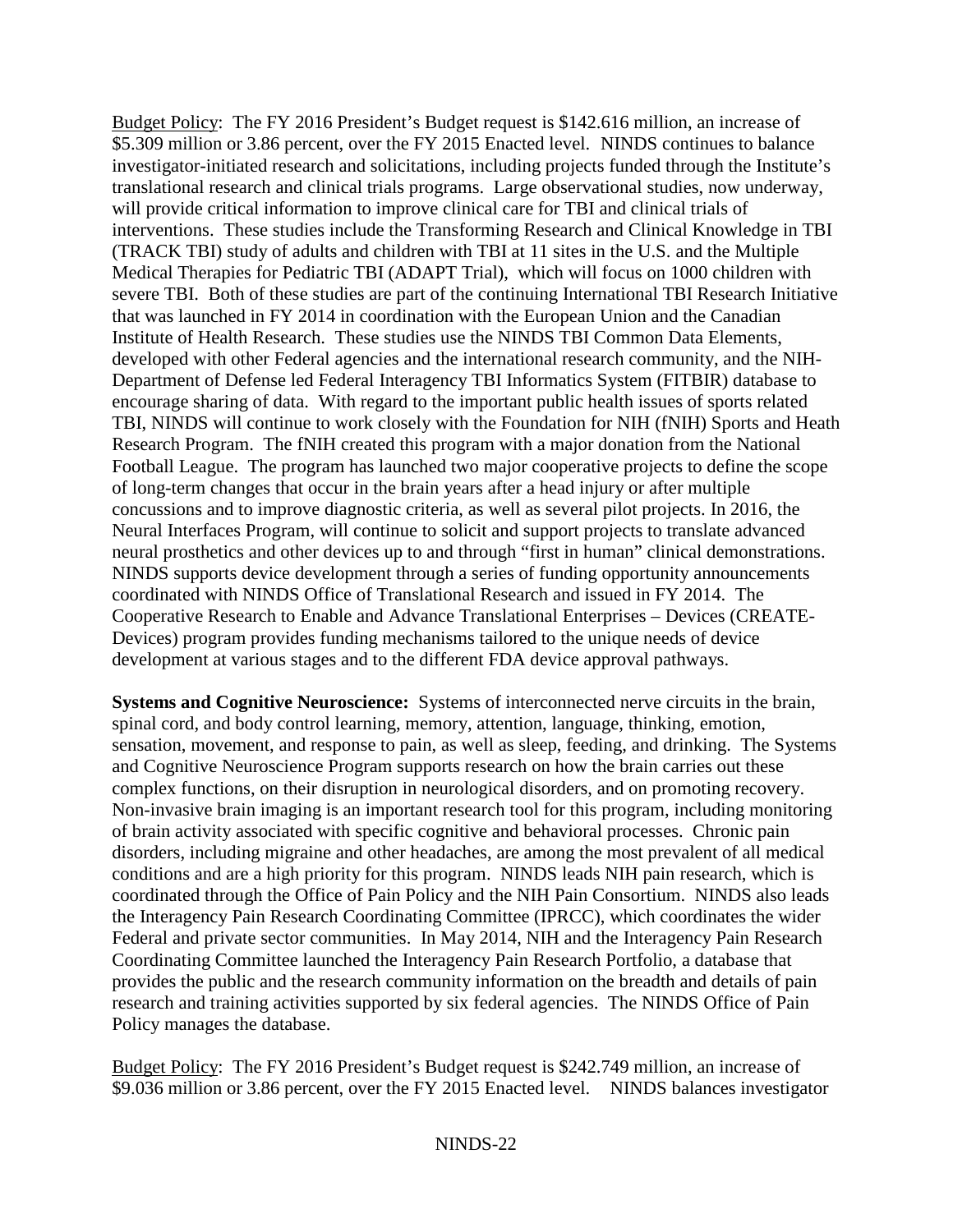initiated research and solicitations, including projects funded through the Institute's translational research and clinical trials programs. Pain continues to be a major area of emphasis, with NINDS coordinating NIH activities through the NIH Pain Consortium. In 2015, the NINDS Office of Pain Policy, acting through the IPRCC, will lead the development of a federal pain research portfolio long term strategy. NINDS continues to support the NIH Pain Consortium Centers of Excellence for Pain Education, which act as hubs for the development, evaluation, and distribution of pain management curriculum resources for medical, dental, nursing and pharmacy schools to enhance and improve how health care professionals are taught about pain and its treatment. Other solicitations continuing in FY 2016 focus on chronic overlapping pain conditions, on the neurobiology of migraine, and on mechanisms, models, measurement, and management in pain research.

**Translational Research:** The Office of Translational Research (OTR) leads NINDS preclinical translational activities for all diseases within the Institute's mission. OTR supports the development of drugs, devices, and biologics, including cell and gene therapies. OTR preclinical therapy development experts work closely with disease-specific experts in extramural programs across the Institute and with the Office of Clinical Research to advance these interventions through the development pipeline to first-in-human studies. NINDS launched the OTR milestone-driven preclinical therapy development program in 2003, and the program has advanced preclinical drug, gene therapy, and cell therapy projects for into further development for Parkinson's, Batten disease, muscular dystrophy, stroke, and other disorders. Following extensive analysis, OTR has substantially revised this program. The revised program maintains the milestone-based funding and peer reviewer expertise in therapy development, but more seamlessly advances projects from early proof-of-concept through first-in-human testing, with enhanced use of expert consultants and contract resources for key steps in the development process that are outside the expertise of most academic laboratories. The new program also now tailors funding mechanisms to the needs of different therapeutic modalities. The CREATE Bio (Cooperative Research to Enable and Advance Translational Enterprises for Biotechnology Products and Biologics) program supports biotechnology product and biologics therapies, including peptides, proteins, oligonucleotides, gene therapies, and cell therapies. CREATE Devices supports device development along the different FDA-approval pathways for devices. The NIH Blueprint Neurotherapeutics Program, which has also been expanded and modified, supporst small molecule drug development, with greater flexibility to provide a mix of grant support and access to contract resources. The OTR Innovative Grants to Nurture Initial Translational Efforts (IGNITE) program supports the earlier research and development work necessary to meet the entry requirements for the CREATE and Blueprint Neurotherapeutics therapy development programs. OTR continues to coordinate all NINDS SBIR and STTR programs, working with experts in other Institute programs as appropriate.

Budget Policy: The FY 2016 President's Budget request is \$60.765 million, an increase of \$2.262 million or 3.86 percent, over the FY 2015 Enacted level. This includes programs led by the Office of Translational Research, but does not include all NINDS translation research activities, which are also supported through budgets of other program areas as appropriate to the disease of focus. NINDS issued solicitations for the newly designed CREATE-BIO and CREATE-DEVICES and for the revised Blueprint Neurotherapeutics program in FY 2014, thus providing appropriate avenues for funding development of all relevant therapeutic modalities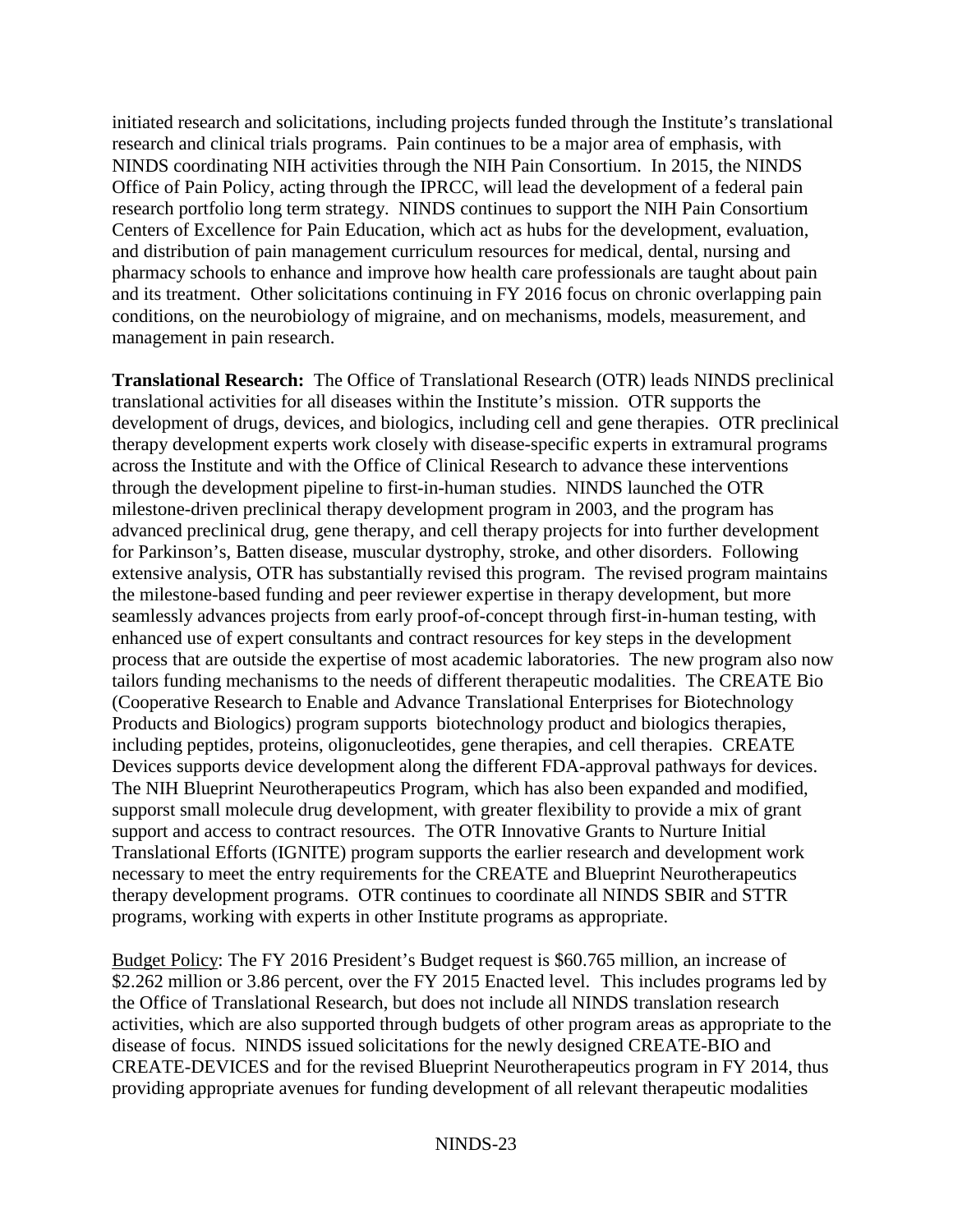that will continue in FY 2016. In early FY 2015, the IGNITE program issued solicitations focusing on Pharmacodynamics and In vivo Efficacy Studies for Small Molecules and Biologics/Biotechnology Products and on Assay Development and Therapeutic Agent Identification and Characterization to Support Therapeutic Discovery. These and solicitations to be issued later in FY 2015 will continue in FY 2016 to support earlier phases of therapy development that are not well supported by existing programs. A panel of outside experts has been convened to report to the NANDS Council in FY 2015 on recommendations for the continuing Anticonvulsive Screening Program that will guide its activities in FY 2016. The SBIR and STTR programs are also continuing in FY 2016 under the direction of OTR.

**Intramural Research Program (IRP):** IRP conducts research on the NIH campus in Bethesda, Maryland. The Program spans basic and translational neuroscience, neurology, and neurosurgery, and maintains its historical strengths in neuromuscular diseases, neuroimmunology, membrane biochemistry and biophysics, and neurophysiology on the system and synaptic level. The Mark O. Hatfield Clinical Center on the NIH campus in Bethesda, which is a hospital totally dedicated to clinical research, and the NIH Porter Neuroscience Research Center, which integrates neuroscience across institutes and disciplinary boundaries, provide unique resources to the Intramural Research Program. In 2014, a Blue Ribbon Panel of distinguished extramural scientists reviewed the NINDS Intramural Research Program, based on extensive data on the program and on staff interviews. In September 2014, the panel reported specific recommendations to the NANDS Council on how to build on the IRP's strengths, leverage opportunities, and overcome challenges, with the overall goal of enhancing the IRP's contribution to the Institute's mission. In its report, the panel noted that IRP has outstanding leadership, leads NIH in integrating science within and across Institutes, provides outstanding support for basic science in the context of the clinical mission, and is vigilant for opportunities to strengthen and expand that clinical mission. The panel also highlighted several areas of special scientific strength ranging from basic molecular neuroscience to imaging research, and specific clinical focus areas, such as neurogenetics, neuroimmunology, neurovirology, movement disorders, stroke, and surgical neurology.

Budget Policy: The FY 2016 President's Budget request is \$161.093 million, an increase of \$1.595 million or 1 percent, over the FY 2015 Enacted level. The recommendations of the Blue Ribbon Panel and the parallel development of an IRP strategic plan and long term vision will guide the IRP in 2016 as it maintains its strengths in basic and translational neuroscience and recruits exceptional physician scientists to complement its strengths in clinical neuroscience. Based upon the recommendations of the blue ribbon panel the IRP plans to seek additional physician scientists in neurogenetics, neuroimmunology and neurovirology, stroke, movement disorders, and surgical neurology. A goal will be to develop a central infrastructure to become a premier site for first-in-human trials of treatments for neurological disorders and stroke, which will require enhancing collaborations with neighboring hospitals and medical schools. The IRP will continue its collaborations through Center for Neuroscience and Regenerative Medicine (CNRM) with the Department of Defense, including the Walter Reed National Military Medical Center and the Uniformed Services University. CNRM, brings together clinicians and scientists across disciplines to catalyze innovative approaches to traumatic brain injury research.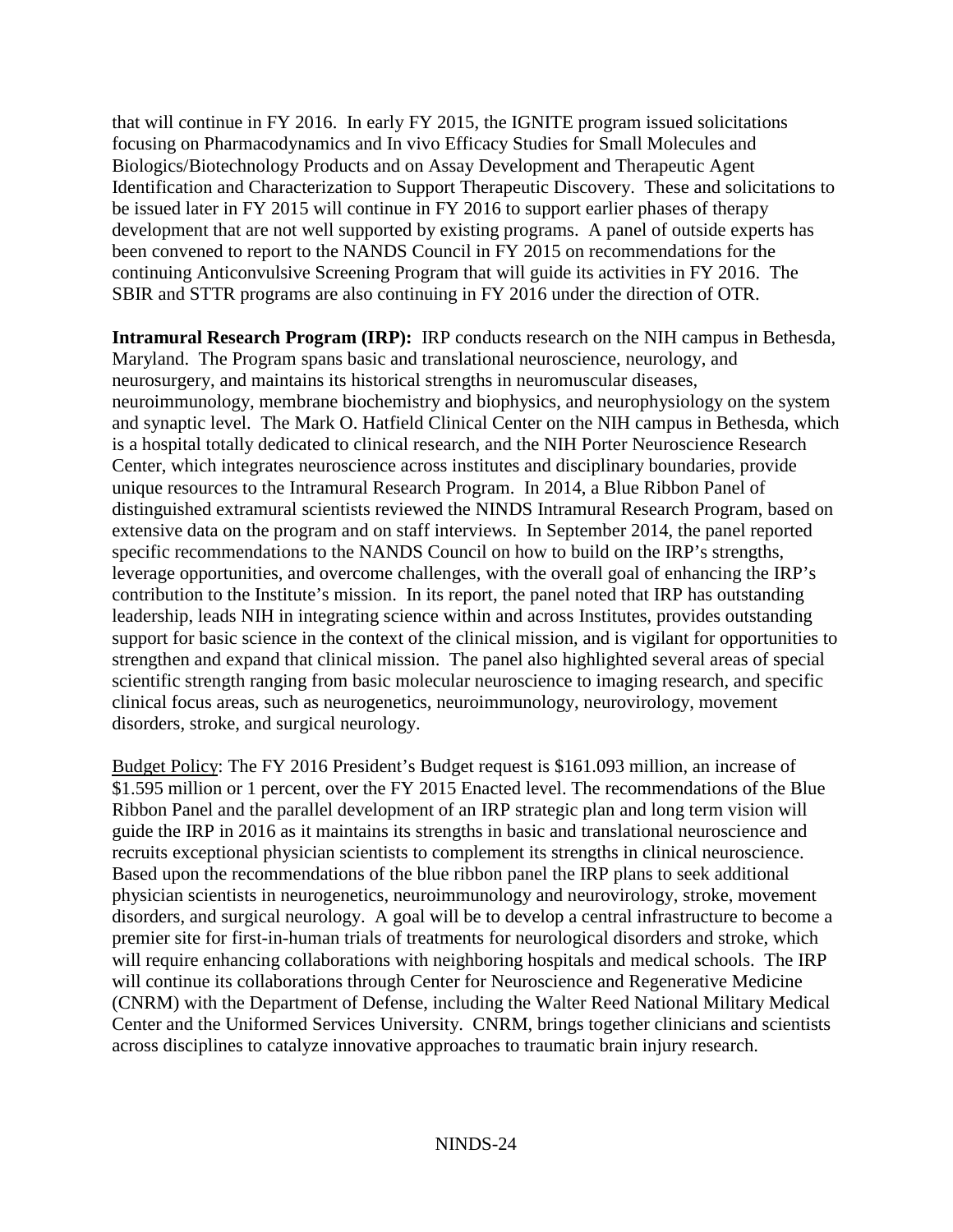**Research Management and Support (RMS):** RMS activities provide administrative, budgetary, logistical, and scientific support in the review, award, and monitoring of research grants, training awards, and research and development contracts. RMS functions also encompass strategic planning, coordination, and evaluation of the Institute's programs, regulatory compliance, international coordination, and liaison with other Federal agencies, Congress, and the public.

Budget Policy: The FY 2016 President's Budget request is \$59.831 million, an increase of \$0.592 million or 1.0 percent over the FY 2015 Enacted level.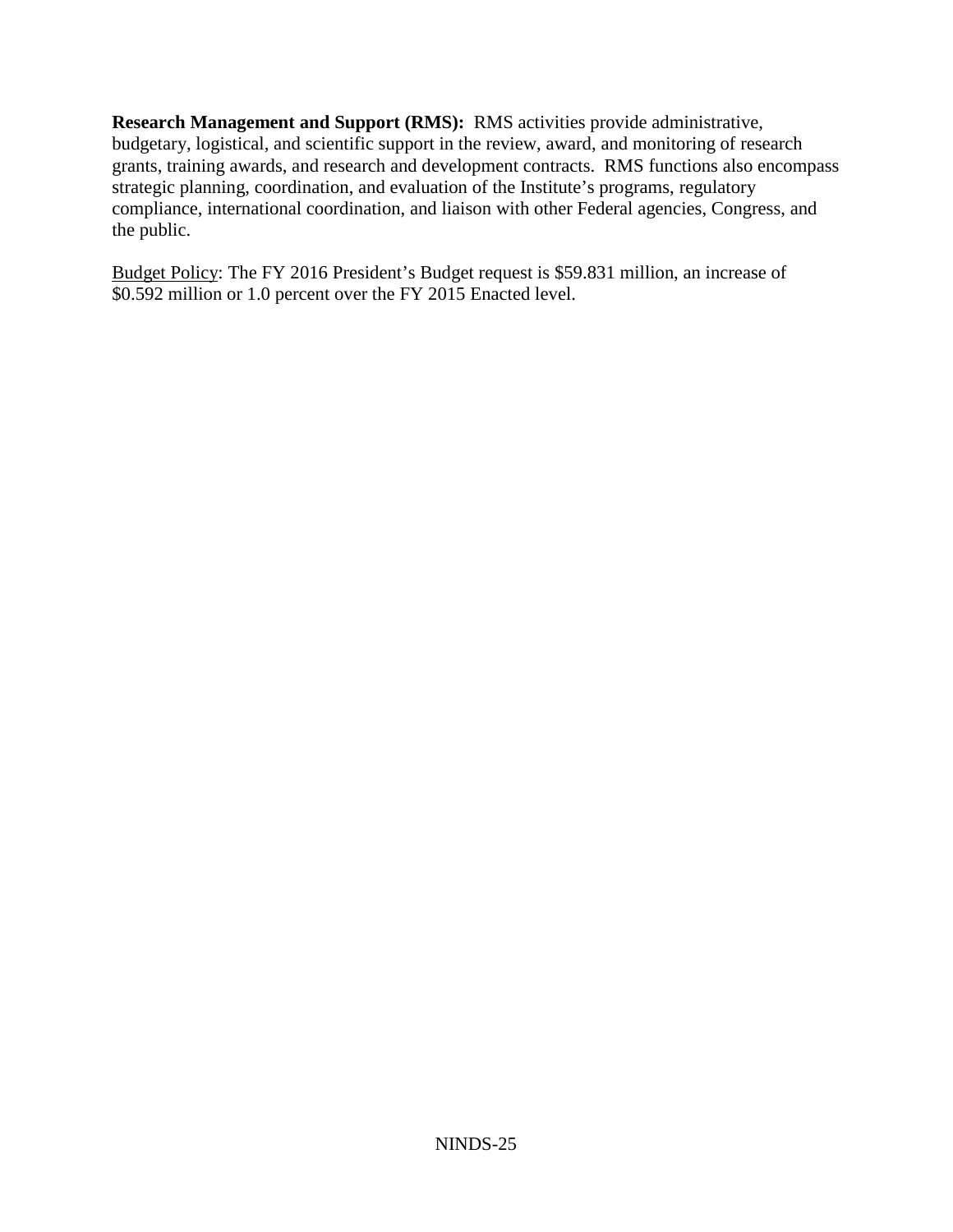# **Budget Authority by Object Class<sup>1</sup>**

(Dollars in Thousands)

|      |                                                     | FY 2015 Enacted | FY 2016 President's<br><b>Budget</b> | <b>FY 2016</b><br>$+/-$<br>FY 2015 |
|------|-----------------------------------------------------|-----------------|--------------------------------------|------------------------------------|
|      | Total compensable workyears:                        |                 |                                      |                                    |
|      | Full-time employment                                | 535             | 535                                  | 0                                  |
|      | Full-time equivalent of overtime and holiday hours  | 0               | $\overline{0}$                       | $\mathbf{0}$                       |
|      | Average ES salary                                   | \$182           | \$182                                | \$0                                |
|      | Average GM/GS grade                                 | 12.5            | 12.5                                 | 0.0                                |
|      | Average GM/GS salary                                | \$100           | \$100                                | \$0                                |
|      | Average salary, grade established by act of July 1, |                 |                                      |                                    |
|      | 1944 (42 U.S.C. 207)                                | \$0             | \$0                                  | \$0                                |
|      | Average salary of ungraded positions                | \$0             | \$0                                  | \$0                                |
|      |                                                     |                 | FY 2016 President's                  | <b>FY 2016</b>                     |
|      | <b>OBJECT CLASSES</b>                               | FY 2015 Enacted | <b>Budget</b>                        | $+/-$                              |
|      |                                                     |                 |                                      | FY 2015                            |
|      | Personnel Compensation                              |                 |                                      |                                    |
| 11.1 | <b>Full-Time Permanent</b>                          | \$30,676        | \$31,101                             | \$424                              |
| 11.3 | Other Than Full-Time Permanent                      | 23,074          | 23,393                               | 319                                |
| 11.5 | Other Personnel Compensation                        | 1,437           | 1,457                                | 20                                 |
| 11.7 | Military Personnel                                  | 648             | 657                                  | 9                                  |
| 11.8 | Special Personnel Services Payments                 | 8,163           | 8,276                                | 113                                |
| 11.9 | <b>Subtotal Personnel Compensation</b>              | \$63,999        | \$64,884                             | \$885                              |
| 12.1 | Civilian Personnel Benefits                         | \$17,173        | \$17,344                             | \$172                              |
| 12.2 | <b>Military Personnel Benefits</b>                  | 438             | 444                                  | 6                                  |
| 13.0 | <b>Benefits to Former Personnel</b>                 | $\Omega$        | $\Omega$                             | $\Omega$                           |
|      | <b>Subtotal Pay Costs</b>                           | \$81,610        | \$82,673                             | \$1,063                            |
| 21.0 | Travel & Transportation of Persons                  | \$3,653         | \$3,712                              | \$58                               |
| 22.0 | <b>Transportation of Things</b>                     | 293             | 298                                  | 5                                  |
| 23.1 | Rental Payments to GSA                              |                 | 1                                    | $\mathbf{0}$                       |
| 23.2 | Rental Payments to Others                           | 62              | 62                                   |                                    |
| 23.3 | Communications, Utilities & Misc. Charges           | 609             | 619                                  | 10                                 |
| 24.0 | Printing & Reproduction                             | $\overline{0}$  | $\Omega$                             |                                    |
| 25.1 | <b>Consulting Services</b>                          | \$2,981         | \$3,028                              | \$48                               |
| 25.2 | <b>Other Services</b>                               | 35,076          | 34,186                               | $-889$                             |
| 25.3 | Purchase of goods and services from government      | 140,903         | 142,956                              | 2,053                              |
|      | accounts                                            |                 |                                      |                                    |
| 25.4 | Operation & Maintenance of Facilities               | \$1,840         | \$1,840                              | \$0                                |
| 25.5 | R&D Contracts                                       | 21,740          | 21,241                               | $-499$                             |
| 25.6 | Medical Care                                        | 1,590           | 1,629                                | 40                                 |
| 25.7 | Operation & Maintenance of Equipment                | 3,346           | 3,400                                | 54                                 |
| 25.8 | Subsistence & Support of Persons                    |                 | $\Omega$                             | $\Omega$                           |
| 25.0 | <b>Subtotal Other Contractual Services</b>          | \$207,476       | \$208,281                            | \$806                              |
| 26.0 | Supplies & Materials                                | \$8,645         | \$8,783                              | \$138                              |
| 31.0 | Equipment                                           | 6,640           | 6,746                                | 106                                |
| 32.0 | Land and Structures                                 |                 | $\overline{0}$                       |                                    |
| 33.0 | Investments & Loans                                 |                 |                                      |                                    |
| 41.0 | Grants, Subsidies & Contributions                   | 1,295,617       | 1,349,198                            | 53,581                             |
| 42.0 | Insurance Claims & Indemnities                      | 0               |                                      |                                    |
| 43.0 | Interest & Dividends                                | 0               |                                      |                                    |
| 44.0 | Refunds                                             |                 |                                      |                                    |
|      | <b>Subtotal Non-Pay Costs</b>                       | \$1,522,997     | \$1,577,702                          | \$54,705                           |
|      | <b>Total Budget Authority by Object Class</b>       | \$1,604,607     | \$1,660,375                          | \$55,768                           |

<sup>1</sup> Includes FTEs whose payroll obligations are supported by the NIH Common Fund.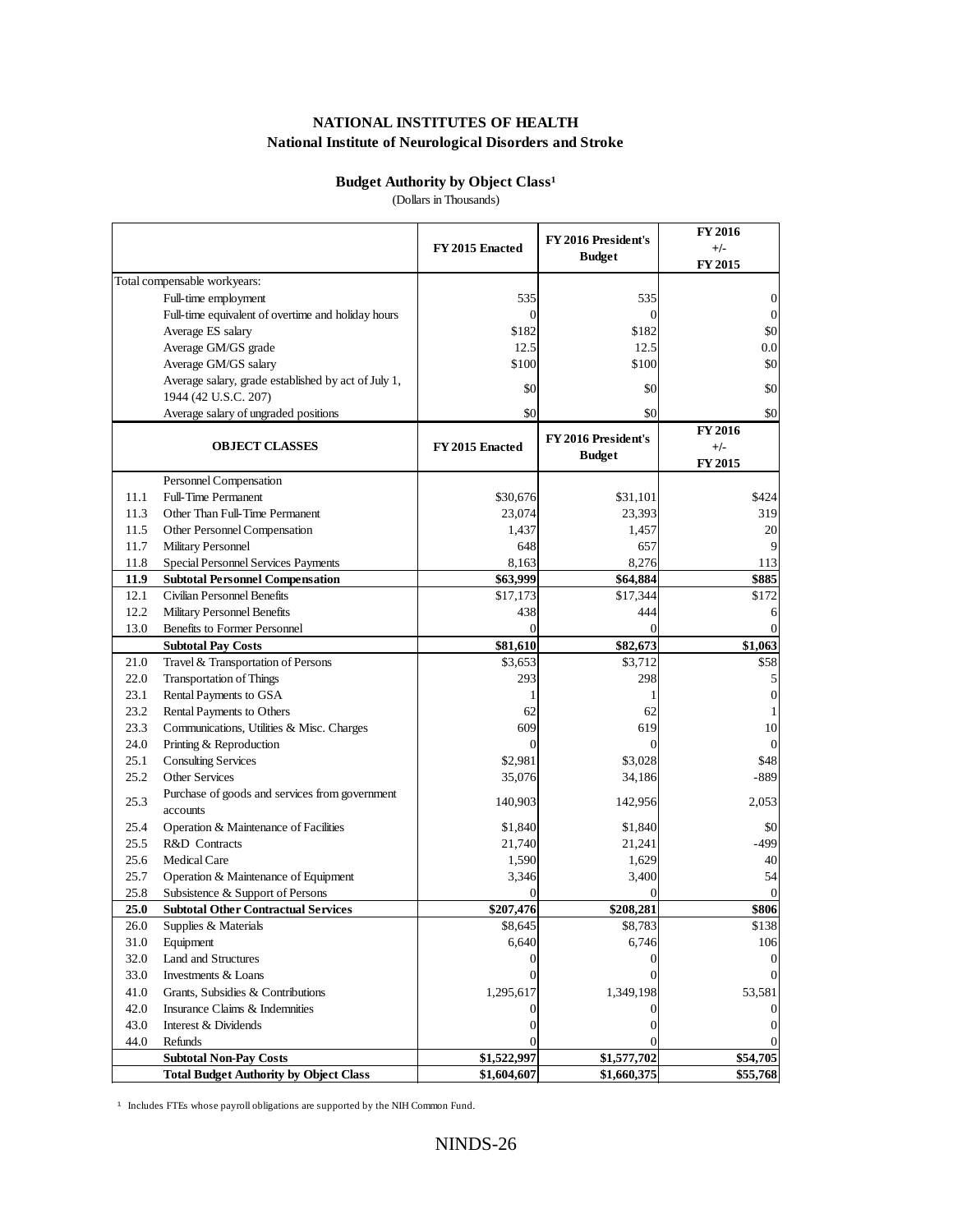### **Salaries and Expenses**

(Dollars in Thousands)

| <b>OBJECT CLASSES</b>                            | FY 2015 Enacted | FY 2016 President's<br><b>Budget</b> | FY 2016<br>$+/-$<br>FY 2015 |
|--------------------------------------------------|-----------------|--------------------------------------|-----------------------------|
| <b>Personnel Compensation</b>                    |                 |                                      |                             |
| Full-Time Permanent (11.1)                       | \$30,676        | \$31,101                             | \$424                       |
| Other Than Full-Time Permanent (11.3)            | 23,074          | 23,393                               | 319                         |
| Other Personnel Compensation (11.5)              | 1,437           | 1,457                                | 20                          |
| Military Personnel (11.7)                        | 648             | 657                                  | 9                           |
| Special Personnel Services Payments (11.8)       | 8,163           | 8,276                                | 113                         |
| <b>Subtotal Personnel Compensation (11.9)</b>    | \$63,999        | \$64,884                             | \$885                       |
| Civilian Personnel Benefits (12.1)               | \$17,173        | \$17,344                             | \$172                       |
| Military Personnel Benefits (12.2)               | 438             | 444                                  | 6                           |
| Benefits to Former Personnel (13.0)              | 0               |                                      | 0                           |
| <b>Subtotal Pay Costs</b>                        | \$81,610        | \$82,673                             | \$1,063                     |
| Travel & Transportation of Persons (21.0)        | \$3,653         | \$3,712                              | \$58                        |
| Transportation of Things (22.0)                  | 295             | 300                                  |                             |
| Rental Payments to Others (23.2)                 | 62              | 62                                   |                             |
| Communications, Utilities & Misc. Charges (23.3) | 609             | 619                                  | 10                          |
| Printing & Reproduction (24.0)                   |                 |                                      | $\Omega$                    |
| <b>Other Contractual Services:</b>               |                 |                                      |                             |
| Consultant Services (25.1)                       | 2,965           | 3,013                                | 47                          |
| Other Services (25.2)                            | 36,216          | 36,795                               | 579                         |
| Purchases from government accounts (25.3)        | 140,903         | 142,956                              | 2,053                       |
| Operation & Maintenance of Facilities (25.4)     | 1,840           | 1,840                                | $\Omega$                    |
| Operation & Maintenance of Equipment (25.7)      | 3,346           | 3,400                                | 54                          |
| Subsistence & Support of Persons (25.8)          | 0               |                                      |                             |
| <b>Subtotal Other Contractual Services</b>       | \$185,271       | \$188,004                            | \$2,733                     |
| Supplies & Materials (26.0)                      | \$9,390         | \$9,528                              | \$138                       |
| <b>Subtotal Non-Pay Costs</b>                    | \$199,281       | \$202,226                            | \$2,946                     |
| Total Administrative Costs                       | \$280,891       | \$284,899                            | \$4,008                     |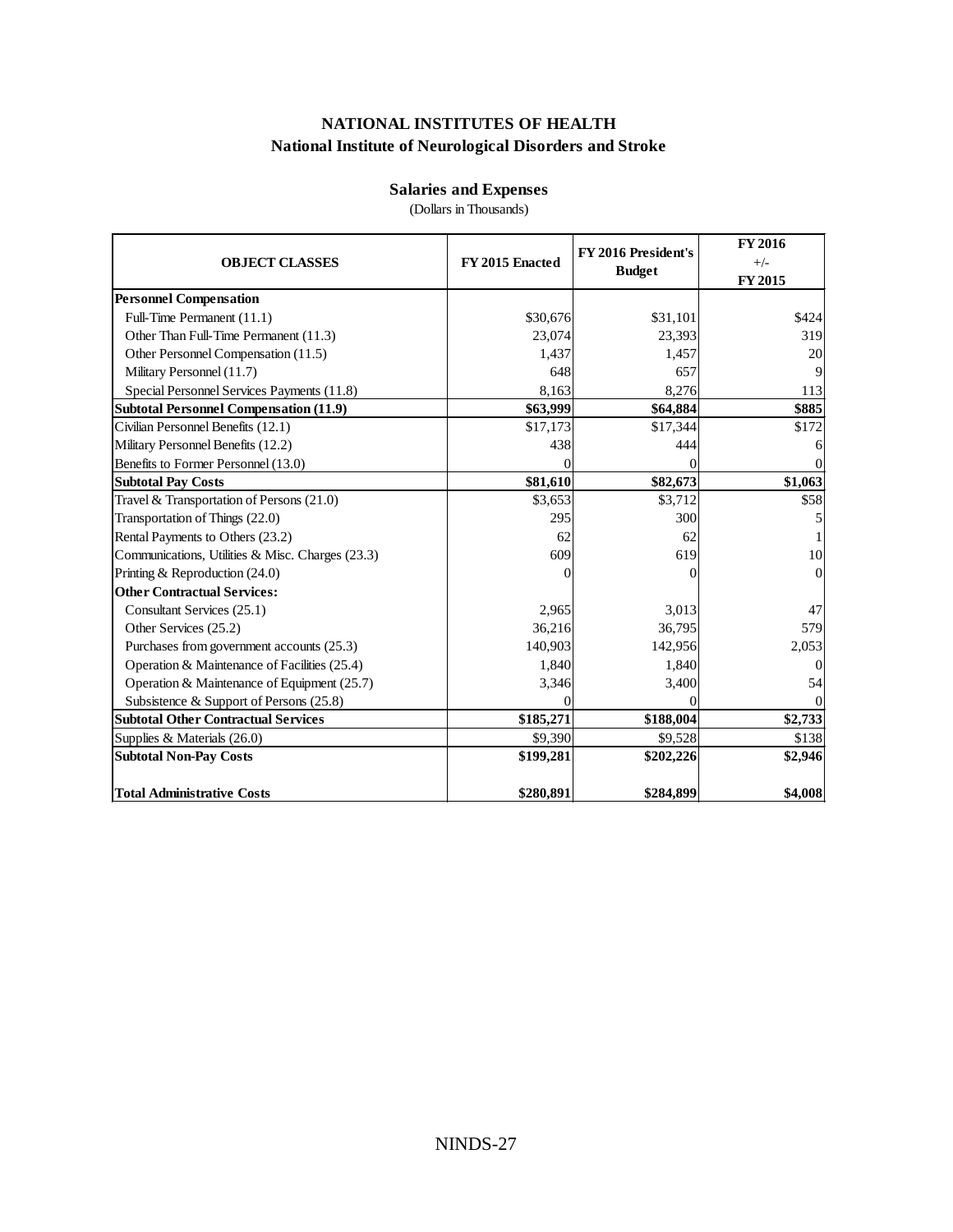### **Detail of Full-Time Equivalent Employment (FTE)**

|                                                       | FY 2014 Actual |                 | FY 2015 Est.   |                |                         | FY 2016 Est. |                 |                |              |
|-------------------------------------------------------|----------------|-----------------|----------------|----------------|-------------------------|--------------|-----------------|----------------|--------------|
| <b>OFFICE/DIVISION</b>                                | Civilian       | <b>Military</b> | <b>Total</b>   | Civilian       | Military                | <b>Total</b> | <b>Civilian</b> | Military       | <b>Total</b> |
|                                                       |                |                 |                |                |                         |              |                 |                |              |
| Division of Extramural Research                       |                |                 |                |                |                         |              |                 |                |              |
| Direct:                                               | 105            |                 | 105            | 106            |                         | 106          | 106             |                | 106          |
| Reimbursable:                                         |                |                 |                |                |                         |              |                 |                |              |
| Total:                                                | 105            |                 | 105            | 106            |                         | 106          | 106             |                | 106          |
| Division of Intramural Research                       |                |                 |                |                |                         |              |                 |                |              |
| Direct:                                               | 322            | 7               | 329            | 324            | 7                       | 331          | 324             | 7              | 331          |
| Reimbursable:                                         | 6              |                 | 6              | 6              |                         | 6            | 6               |                | 6            |
| Total:                                                | 328            | 7               | 335            | 330            | $\overline{7}$          | 337          | 330             | $\overline{7}$ | 337          |
| Office of Clinical Research                           |                |                 |                |                |                         |              |                 |                |              |
| Direct:                                               | 18             |                 | 18             | 19             |                         | 19           | 19              |                | 19           |
| Reimbursable:                                         |                |                 |                |                |                         |              |                 |                |              |
| Total:                                                | 18             |                 | 18             | 19             |                         | 19           | 19              |                | 19           |
| Office of the Director                                |                |                 |                |                |                         |              |                 |                |              |
| Direct:                                               | 55             |                 | 55             | 56             |                         | 56           | 56              |                | 56           |
| Reimbursable:                                         | 1              |                 | 1              | $\mathbf{1}$   |                         | $\mathbf{1}$ | 1               |                | $\mathbf{1}$ |
| Total:                                                | 56             |                 | 56             | 57             |                         | 57           | 57              |                | 57           |
| Office of Translational Research                      |                |                 |                |                |                         |              |                 |                |              |
| Direct:                                               | 18             |                 | 18             | 19             |                         | 19           | 19              |                | 19           |
| Reimbursable:                                         |                |                 |                |                |                         |              |                 |                |              |
| Total:                                                | 18             |                 | 18             | 19             |                         | 19           | 19              |                | 19           |
| Total                                                 | 525            | $\overline{7}$  | 532            | 528            | $\overline{7}$          | 535          | 528             | $\overline{7}$ | 535          |
|                                                       |                |                 |                |                |                         |              |                 |                |              |
| FTEs supported by funds from Cooperative Research and | $\overline{0}$ | $\overline{0}$  | $\overline{0}$ | $\overline{0}$ | $\overline{0}$          | $\theta$     | $\overline{0}$  | $\mathbf{0}$   | $\mathbf{0}$ |
| Development Agreements.                               |                |                 |                |                |                         |              |                 |                |              |
| <b>FISCAL YEAR</b>                                    |                |                 |                |                | <b>Average GS Grade</b> |              |                 |                |              |
| 2012                                                  |                |                 |                |                |                         |              |                 |                |              |
|                                                       | 13.4           |                 |                |                |                         |              |                 |                |              |
| 2013                                                  | 12.0           |                 |                |                |                         |              |                 |                |              |
| 2014<br>2015                                          |                |                 |                |                | 12.0<br>12.0            |              |                 |                |              |
|                                                       |                |                 |                |                |                         |              |                 |                |              |
| 2016                                                  |                |                 |                |                | 12.5                    |              |                 |                |              |